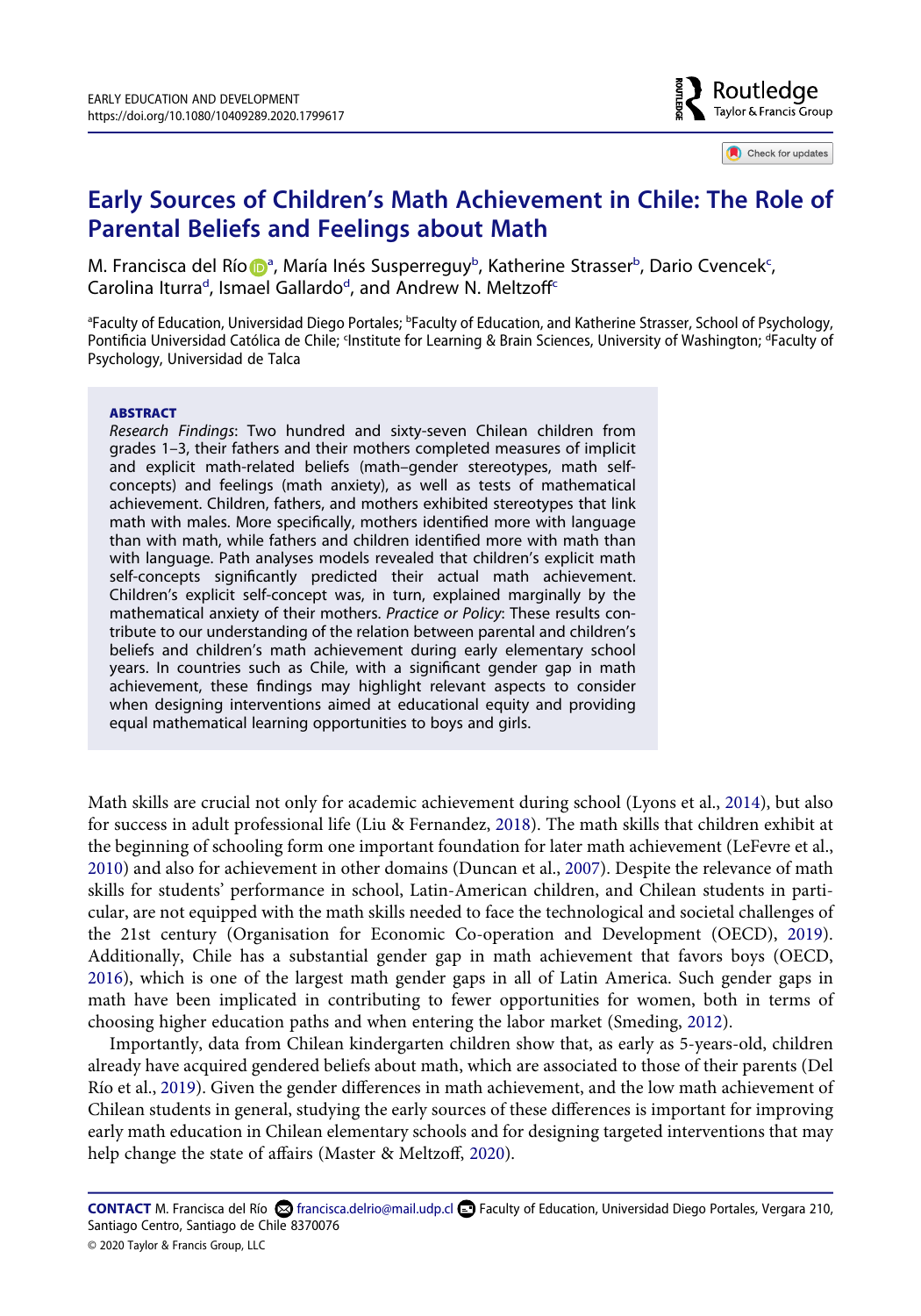#### 2  $\left(\frac{1}{2}\right)$  M. F. DEL RÍO ET AL.

<span id="page-1-6"></span>The current study focuses on child and parental beliefs and feelings about math achievement in the first years of formal education, when children develop key math skills (Lerkkanen et al., [2016](#page-14-7)). Specifically, this study includes three types of beliefs and feelings related to math achievement: stereotypical beliefs that associate math and gender (i.e., math–gender stereotypes, where math = male), identity beliefs about the participant's own math competence (i.e., math self-concepts), and math anxiety, which is a negative affective reaction that hinders math performance in daily life and academic situations (Gunderson et al., [2012;](#page-14-8) Meltzoff & Cvencek, [2019\)](#page-14-9). The current study considers beliefs and feelings of *both* mothers and fathers to better understand the development of children's own beliefs about math and their relations to children's early math achievement.

## <span id="page-1-5"></span>*Implicit versus Explicit Beliefs in the Study of Gendered Math Beliefs*

<span id="page-1-4"></span><span id="page-1-3"></span>Beliefs in both adults and children can operate consciously and deliberately, but also at an unconscious and automatic level (Cvencek et al., [2011](#page-13-2)). These two types of beliefs can be captured by two different types of measures: implicit and explicit measures (Gawronski & Strack, [2012\)](#page-13-3). Studies that use explicit instruments present statements of the type, "Males have more skills for mathematics," whereby the respondent is aware of what is being asked and has to state his or her degree of agreement with these statements. In contrast, implicit tests are based on an assumption that stereotypes can be activated without bringing them to subjects' attention (Greenwald et al., [2002](#page-13-4)). Some studies have used a combination of implicit and explicit measures of math-related beliefs in same children (Cvencek et al., [2015;](#page-13-5) Del Río et al., [2019\)](#page-13-1). The results show that although the two types of measures can be dissociated, they are both useful predictors of math-related outcomes. The combined use of both explicit and implicit measures allows for a more comprehensive model of the role of math beliefs in math achievement.

## <span id="page-1-0"></span>*Children's Implicit and Explicit Gender Beliefs about Math and Math Achievement*

To date, only a few studies have assessed both implicit and explicit math–gender beliefs and *also*  examined their links to math achievement in children during the early elementary school years, a key stage for the development of children's beliefs about themselves in relation to school disciplines such as math. Among the most prominent types of beliefs about academic subjects that have been explored in children are *math–gender stereotypes* (*math = male*) and *math self-concept* (*math* = *me*).

<span id="page-1-2"></span>With regard to stereotypes, research using a child-friendly adaptation of the adult Implicit Association Test (which assesses implicit beliefs) with elementary school children in the USA found implicit math–gender stereotypes as early as Grade 2 (Cvencek et al., [2011\)](#page-13-2). Furthermore, U.S. children in Grade 2 also demonstrated math–gender stereotypes on explicit measures, but implicit and explicit measures of stereotypes were only weakly correlated. Galdi et al. ([2014](#page-13-6)) found evidence of implicit math–gender stereotypes among Italian girls in Grade 1, but not among boys in Grade 1; implicit stereotypes were also not consistent with children's explicit stereotypes in Grade 1 (Tomasetto et al., [2012](#page-15-0)). These sets of findings are in line with the understanding that implicit and explicit cognition, while related, potentially tap differentiable processes and that measuring both aspects of cognition within the same children in the same study allows for a richer assessment of the child (Meltzoff & Cvencek, [2019\)](#page-14-9).

<span id="page-1-7"></span><span id="page-1-1"></span>At a broader theoretical level, it has been suggested that the development of children's implicit math–gender stereotypes may precede that of explicit math–gender stereotypes during early elementary years (Cvencek et al., [2011;](#page-13-2) Meltzoff & Cvencek, [2019\)](#page-14-9). This may be one reason for low correlations between the two constructs (in addition to the different "level of operation" tapped by the implicit versus explicit measures). Additional evidence for this hypothesis for the earlier development of the implicit stereotypes has been provided by Del Río et al. [\(2019\)](#page-13-1) in a study involving Chilean kindergartners. The current study seeks to extend this prior research which only included one age group (kindergartners) in Chile. We do so by investigating the emergence of implicit and explicit math–gender stereotypes across Grades 1, 2, and 3 in a Chilean sample. The value of exploring this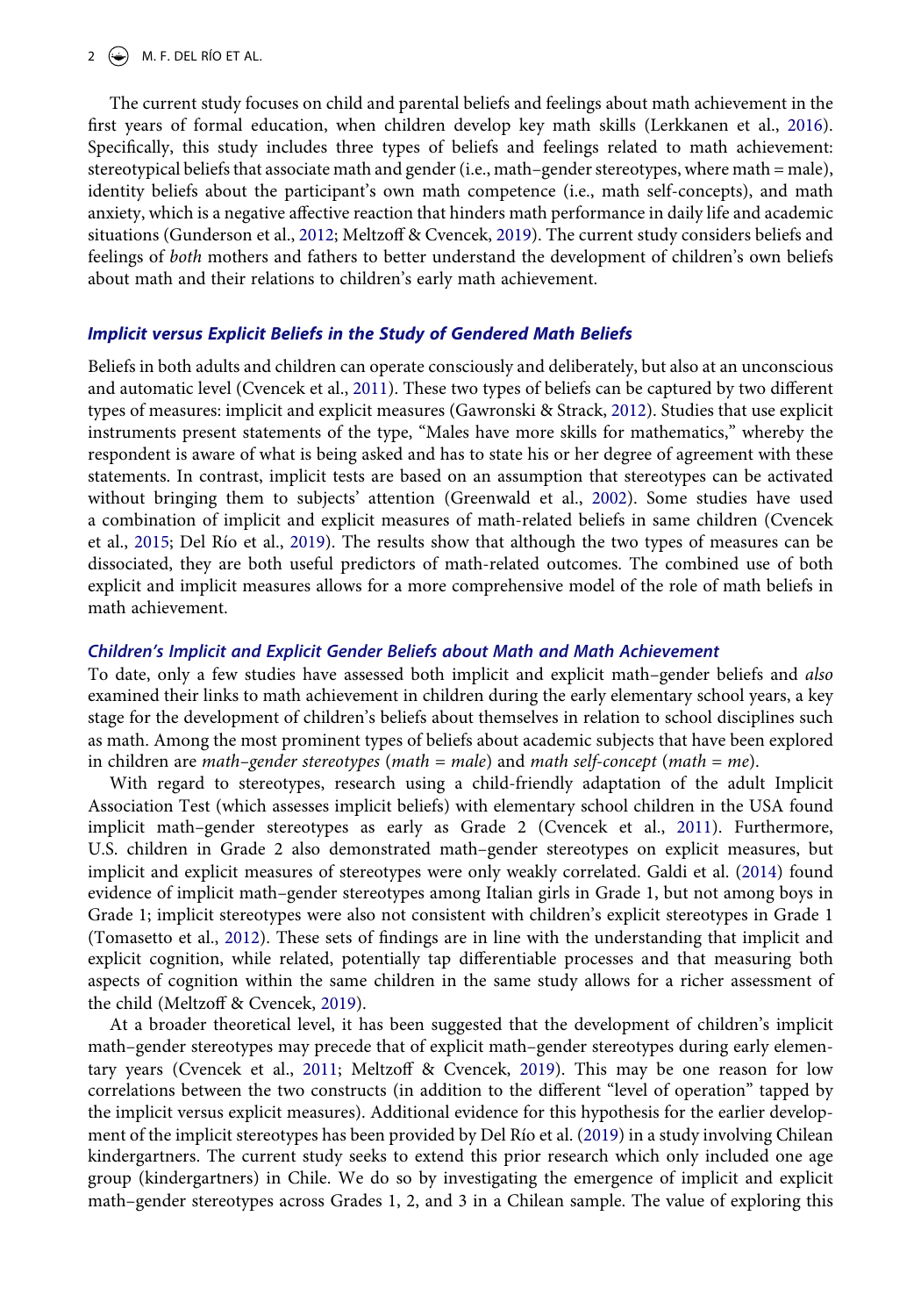topic in Grades 1–3 derives from the fact that these years constitute a critical developmental time period for math learning and form a foundation for later achievement in school. An example of this formal training concerns basic mathematical concepts such as multiplication, which are first introduced to students in many countries in early elementary school, including both in the USA and Chile (National Governors Association Center for Best Practices, [n.d.](#page-14-10); Ministry of Education Government of Chile, [2018\)](#page-14-11).

#### <span id="page-2-6"></span>*Chilean Children's Beliefs about Math and Math Achievement*

In Chile, there is evidence that stereotypes linking gender and math are present even earlier in development than in many other countries. Specifically, it has been shown that by age 5, Chilean boys and girls from low socioeconomic (SES) groups already hold implicit (but not explicit) math– gender stereotypes, associating math with males more than with females (Del Río et al., [2019,](#page-13-1) [2016](#page-13-7)). Despite holding these stereotypes about gender, Chilean kindergartners do not yet demonstrate a personal identification with math or language (i.e., self-concept about math or language), and their math–gender stereotypes (about social groups) and math self-concepts (about themselves) are not significantly correlated (Del Río et al., [2019,](#page-13-1) [2016](#page-13-7)). The need for more research on math beliefs and achievement is especially desirable for Latin-American societies such as Chile, which are traditionally underrepresented in educational and psychological research, and whose governments are eager for scientific evidence from their own countries, so that educational decisions can be more evidence based.

## <span id="page-2-2"></span>*Relations between Children's and Parents' Beliefs and Feelings about Math*

<span id="page-2-7"></span><span id="page-2-1"></span>To understand the beliefs that young children hold about math and about themselves, it is also useful to study the beliefs of their parents (Berkowitz et al., [2015](#page-13-8); Del Río et al., [2019](#page-13-1)). To our knowledge, only two studies have examined *both* fathers' and mothers' math–gender stereotypes and/or math selfconcepts during the time that their children were in early elementary school. Tomasetto et al. ([2015\)](#page-15-1) usedexplicit tests of math–gender stereotypes and math self-concepts with 6-year-old Italian children and their parents. They found that mothers' math–gender stereotypes predicted girls' math selfperception which, in turn, predicted girls' appraisal of both mothers' and fathers' evaluations of their ability. Data from Chile with younger children (kindergarten), revealed that girls' implicit math selfconcepts were positively related to the math self-concept of their mothers and negatively related to that of their fathers (Del Río et al., [2019\)](#page-13-1). The scarcity of research that accounts for both parents' beliefs further underscores the need for more studies examining how parental beliefs about math relate to elementary children's own beliefs about math, especially across the important Grade 1–3 time period.

<span id="page-2-5"></span><span id="page-2-4"></span><span id="page-2-3"></span><span id="page-2-0"></span>Parental math anxiety is an additional, related factor of interest. It is an affective parental factor that has been shown to have a formative effect on children's math beliefs. Research has documented how parents' math anxiety interferes with the parents' own math performance in several contexts (Foley et al., [2017\)](#page-13-9). Other work shows that parents' math anxiety has a negative relation to their own math self-concept (see Ahmed et al., [2012\)](#page-13-10), and it is also likely to influence the messages parents convey about math to their children (Maloney et al., [2015\)](#page-14-12). A study conducted with early elementary school children (Grades 1 and 2) showed that when parents are more math-anxious, their children learn significantly less math over the school year and have more math anxiety by the end of the school year (Maloney et al., [2015](#page-14-12)). Research with kindergartners suggests that there might be some differences between fathers and mothers in terms of the effects of math anxiety. A Chilean study found that mothers' math anxiety (but not fathers' math anxiety) had an indirect effect on children's math outcomes, such that mother's math anxiety influenced the number and quality of math-focused activities they offered to their children at home, which, in turn influenced children's math outcomes (Del Río et al., [2017\)](#page-13-11).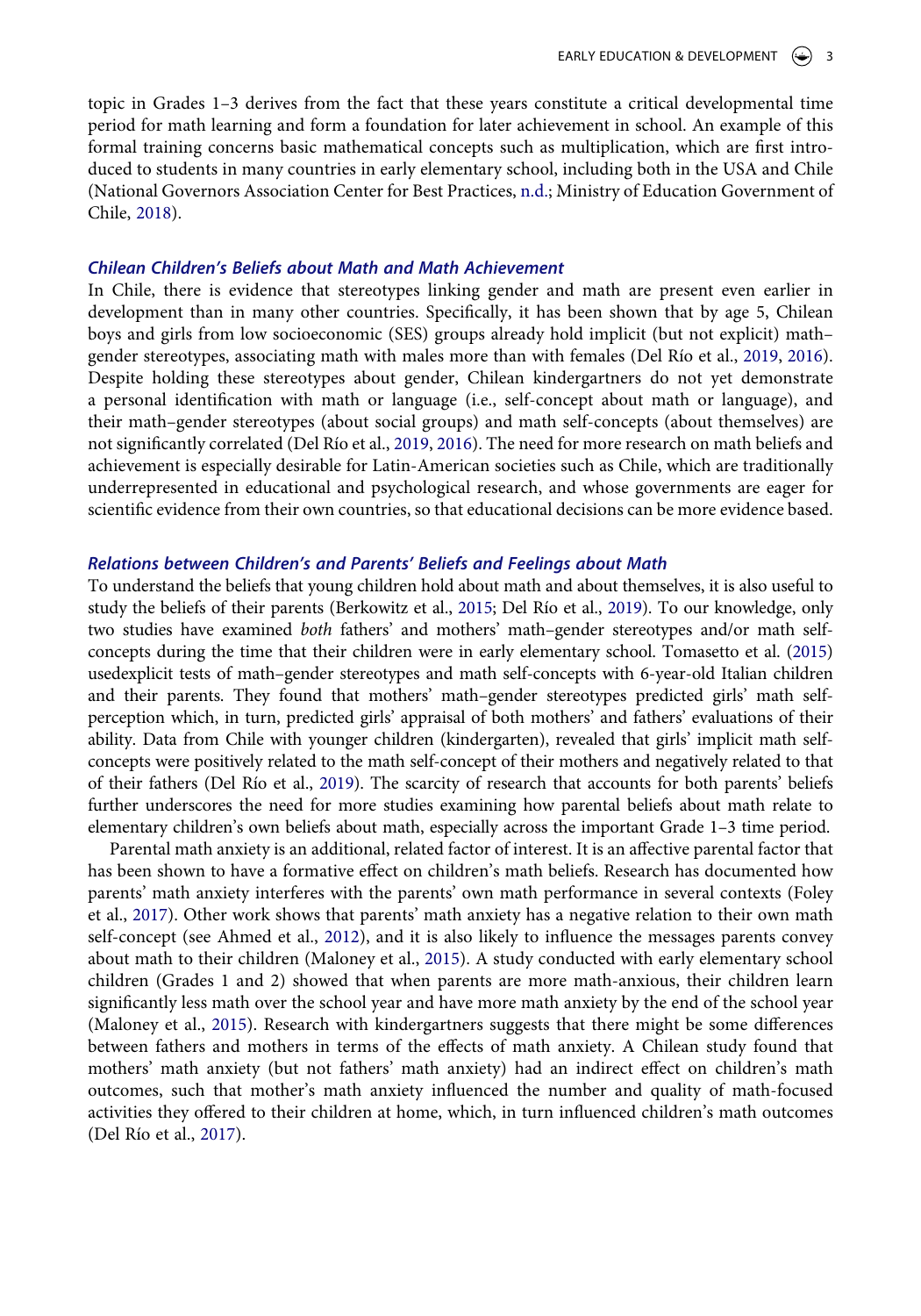## *Current Study*

The main goal of the present study was to explore the links between Chilean children's and parents' beliefs and feelings about math and children's math achievement during the first three years of primary education (Grades 1–3). This research significantly extends prior work in three ways. First, it assesses multiple constructs – math stereotypes, self-concepts and anxiety – of *both* mothers and fathers as sources of children's own beliefs. Second, it examines these math-related constructs during the first three years of formal schooling (Grades 1–3), an important time in math development. Third, it includes standardized measures of children's early math achievement.

This research pivots around three main questions: (i) Are the parents' math beliefs and feelings related to those of their children? (ii) Do children's math beliefs influence their math achievement? (iii) Do fathers' and mothers' math beliefs and feelings have differential effects on those of their children?

<span id="page-3-4"></span><span id="page-3-1"></span>Our most overarching hypothesis was that math beliefs and feelings of parents will predict their child's math-related beliefs, which in turn will predict children's math achievement. We expected that these relations would be evident after controlling for SES, gender of the child, and the mathematical competence of the parents. Beyond this, we had five specific hypotheses: First, in parents, stronger math–gender stereotypes will predict lower math self-concept for mothers, but higher self-concept for fathers (Del Río et al., [2019\)](#page-13-1). Second, children's math self-concept will be positively related to their math achievement, as found by research with older children (Cvencek et al., [2015;](#page-13-5) Marsh et al., [2005;](#page-14-13) Susperreguy et al., [2018\)](#page-15-2). Third, parents' math anxiety will negatively predict both their own math selfconcept and their children's math self-concept (Ahmed et al., [2012;](#page-13-10) Soni & Kumari, [2015\)](#page-15-3). Fourth, parental math self-concept will show a positive relationship with their children's math self-concept (Schunk & Pajares, [2002\)](#page-14-14). Fifth, as reported in prior studies in a Chilean context (Del Río et al., [2019](#page-13-1)), we expected to find indirect effects of mothers' and fathers' math beliefs and feelings on children's math achievement, which we expected to be mediated through children's math self-concept.

## <span id="page-3-3"></span><span id="page-3-2"></span>**Method**

## *Participants*

Participants were 267 boys and girls (140 girls) from Grades 1 to 3 and both of their parents, from private and public schools in Santiago, Chile. This study focused on children in Grades 1, 2, and 3 from a larger K–3 study examining parental influences on children's developing academic beliefs. We specifically chose children in the first three years of their education to explore our questions revolving around the links between math-related constructs during the time when formal mathematic instruction begins. The study is somewhat unique in being able to include *both* mothers and fathers. The paternal participants were biological fathers of the children in almost all cases, but other parental figures who lived at home with the children, such as grandparents, mothers' partners, and uncles

<span id="page-3-0"></span>**Table 1.** Demographic characteristics of the analyzed sample.

|         |      |             |      | SES |       |
|---------|------|-------------|------|-----|-------|
|         |      | Age (years) | High | Low | Total |
| Grade   | М    | SD          | N    | N   | N     |
| Grade 1 | 6.85 | 0.40        | 49   | 43  | 92    |
| Grade 2 | 7.94 | 0.42        | 32   | 51  | 83    |
| Grade 3 | 8.84 | 0.42        | 30   | 49  | 79    |
| Total   | 7.88 | 0.41        | 111  | 143 | 254   |

SES = Socioeconomic status.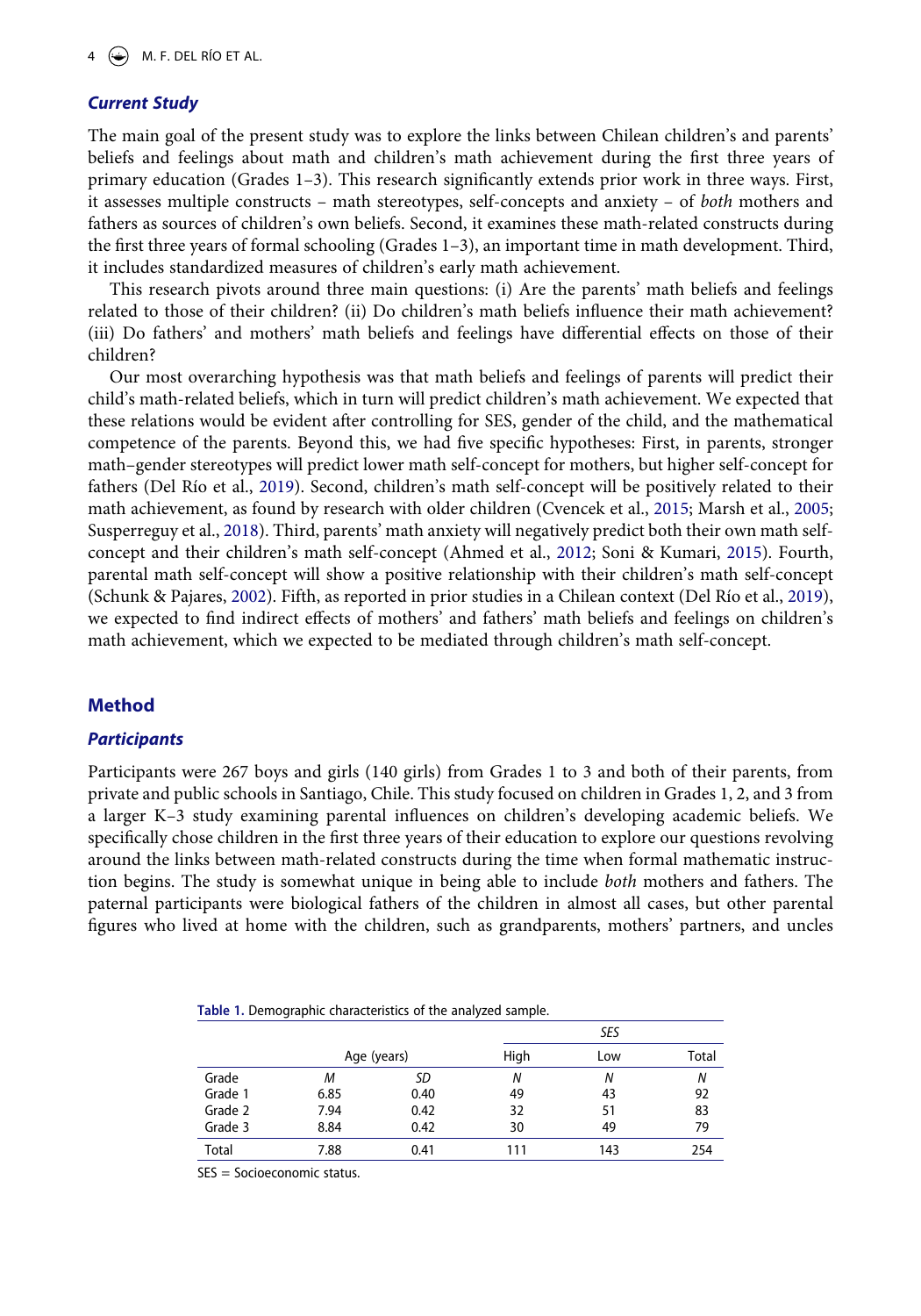(*n* = 11 cases) were used when the biological parent was unknown or not present. [Table 1](#page-3-0) summarizes the demographic statistics for the sample.

## *Procedure*

The protocol and procedures of this study were approved by the Research Ethics Committee from University Diego Portales, Chile. Participation of schools was first authorized by principals. The parents in the grades of interest were then invited by way of letters sent to their homes, and they signed a consent form for their participation. Once the parents agreed to participate, they were evaluated (typically at home) and signed the authorization for their children to participate. Once the children were authorized to participate, their assessments were carried out individually in a quiet place at their school by trained research assistants. All children gave verbal assent to participate. Assessments were conducted using electronic tablets (8-inch screen [20.3 cm]) and paper questionnaires.

#### *Instruments*

Implicit and explicit measures were administered to parents and children, in a counterbalanced order. Both children and parents took a paper-and-pencil math achievement test, which was always administered following the electronic tests. The parents were also administered a math anxiety test at the end of the session.

#### *Children's Measures*

The implicit and explicit measures of math self-concept and math–gender stereotypes, as well the math achievement test administered to children follow the same procedures reported in our earlier study with Chilean children (see Del Río et al., [2019,](#page-13-1) for details).

For the *explicit* math self-concept assessment, children saw two pictures of children (one doing math and another reading), and they were asked to choose the image that best represented themselves. In the explicit math–gender stereotype measure, children completed a task consisting of a pictorial Likert scale, in which they were asked to select one of the two child characters (girl or a boy) who possessed an attribute (i.e., likes math).

For the *implicit* math self-concept task, children completed a Child IAT (Implicit Association Test) measure, which assessed the degree to which children identified with math at a non-conscious level. For the current Child IAT procedures, we closely followed the block structures and algorithms described in detail by Cvencek et al. [\(2016\)](#page-13-12).

<span id="page-4-0"></span>Child IAT is a computerized sorting task for indirectly measuring the strengths of associations among concepts. The task requires sorting of stimulus exemplars belonging to four different categories using just two response options, each of which is assigned to two of the four categories. The underlying principle of the Child IAT is that it is easier to give the same response to items that are associated in memory ("congruent") than to ones that are not ("incongruent"). For example, the paring of *day* with *sun* and *night* with *moon* would be congruent, whereas the pairing of *day* with *moon* and *night* with *sun* would be incongruent, and children would be expected to respond more quickly and with greater facility to the congruent pairings.

For the measurement of math self-concepts, the Child IAT was used. If a child identied with math, the paring of *me*/*math* and *not-me*/*reading* would be "congruent." Similarly, the pairing of *me/reading* and *not-me/math* would be "incongruent." Children with positive math self-concepts would be expected to respond more quickly to the congruent versus incongruent pairings. The speed or response (touching a designated response area on the left and right side of the screen) was automatically measured in milliseconds via touch screen technology. The relevant measure that was used for statistical analysis is the difference (in milliseconds) between the responses when faced with congruent versus incongruent stimuli. The test of implicit math–gender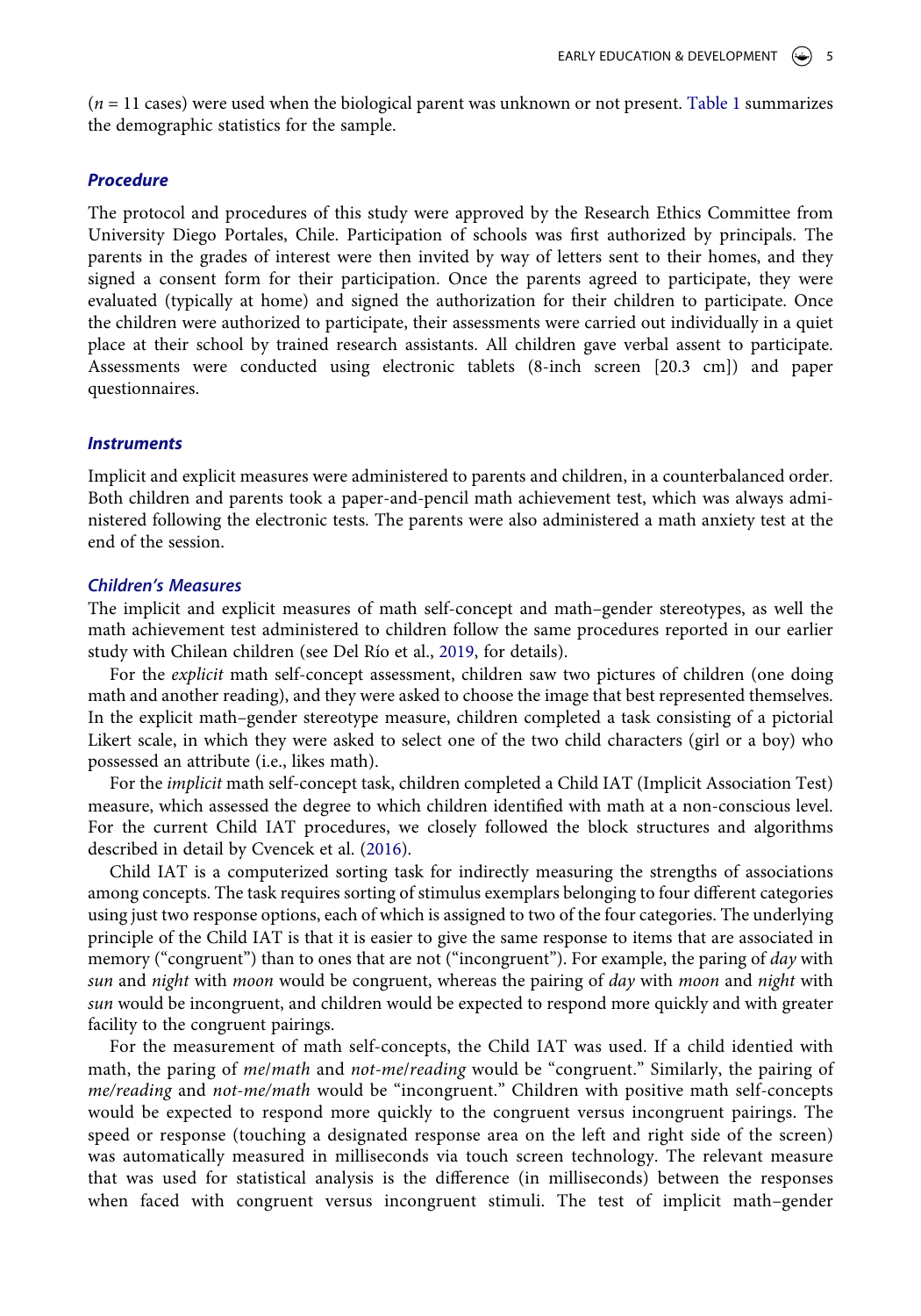6  $\leftrightarrow$  M. F. DEL RÍO ET AL.

stereotypes followed the same general principles and descriptions as those just described. In this case, children were asked to respond to pictures representing *boys* and *girls* alongside pictures representing either *math* or *reading* (math = images of numbers, a ruler and a calculator; reading = images of letters, books, etc.). For children with math–gender stereotypes, responding to the paring of *boy* pictures and *math* images would be a congruent pairing and would be expected to yield faster responses than the stereotypically incongruent pairing of *girl* pictures and a *math* image (see Cvencek et al., [2011](#page-13-2) for detailed discussion).

<span id="page-5-2"></span><span id="page-5-1"></span>In line with standard procedures of the IAT scoring, data obtained with implicit measures were analyzed after excluding participants who met any one of three exclusion criteria, as is commonly done in both the adult IAT (Greenwald et al., [2003](#page-14-15)) and Child IAT literature (Cvencek et al., [2011](#page-13-2); Dunham et al., [2006](#page-13-13)). These established exclusion criteria reduce the erroneous data, increase the sensitivity of implicit measures, and exclude the answers that could be considered as outliers and could bias the results. Importantly, the data reduction did not change the pattern of significant results compared with analyses of the full sample, but it did provide increased power for the statistically significant effects reported below. Specifically, the IAT cases that met the following standard exclusion criteria were not included in the analyses: (a) the participant took 300 ms or longer to respond in 10% or more of trials; (b) the participant had a response error rate of 35% or higher; or (c) the participant had an average response latency of 3 *SD*s over the average response latency of the whole sample. These criteria excluded the IAT data of 13 children. An additional 9 children did not complete IAT tasks, thus providing valid child data for *n* = 245 with implicit and *n* = 254 with explicit measures.

The math achievement test for children consisted of the Applied Problems subtest of the Woodcock-Muñoz Batería III (Muñoz-Sandoval et al., [2005\)](#page-14-16), which asks the child to solve verbal math problems.

## *Parental Measures*

Parents completed the adult versions of the explicit and implicit tests of math self-concepts and math– gender stereotypes explained in the previous section, also administered via an 8-inch tablet. Full descriptions of these procedures are also reported in (Del Río et al., [2019\)](#page-13-1). Parents also completed a math anxiety and a math achievement assessment, as described below.

<span id="page-5-0"></span>*Math Anxiety Scale.* Mothers and fathers responded to a selection of eight items from the short Mathematics Anxiety Rating Scale (sMARS; Alexander & Martray, [1989](#page-13-14)), which includes questions about how anxious they would feel when faced with different situations that involve using mathematics to perform some actions (for example, "read a receipt after a purchase," "study for a math test"). The answers were rated based on a 5-point Likert scale. A math anxiety score was calculated by averaging the 8 items. The reliability of the scale was Cronbach's  $\alpha = .91$  for mothers and  $\alpha = .89$  for fathers.

<span id="page-5-3"></span>*Math Achievement Test.* Both parents also completed a math fluency subtest from the Batería III Woodcock-Muñoz achievement scales (Muñoz-Sandoval et al., [2005](#page-14-16)). This subtest assesses arithmetic fluency through the speed with which the adult performs addition, subtraction, and multiplication. The final score corresponds to the number of correct answers in the time granted (i.e., three minutes).

## **Results**

The data analysis was carried out using the data of 250 children (127 girls) and their parents for the implicit measures, and 254 children (131 girls) and their parents for the explicit measures. First, descriptive and inferential analyses were carried out to evaluate the strength of beliefs and feelings about math and gender in both children and their parents (potential differences in terms of gender or grade were examined). Next, path analysis models were used to examine the hypothesis about associations of children's and parents' orientations toward math with children's math achievement.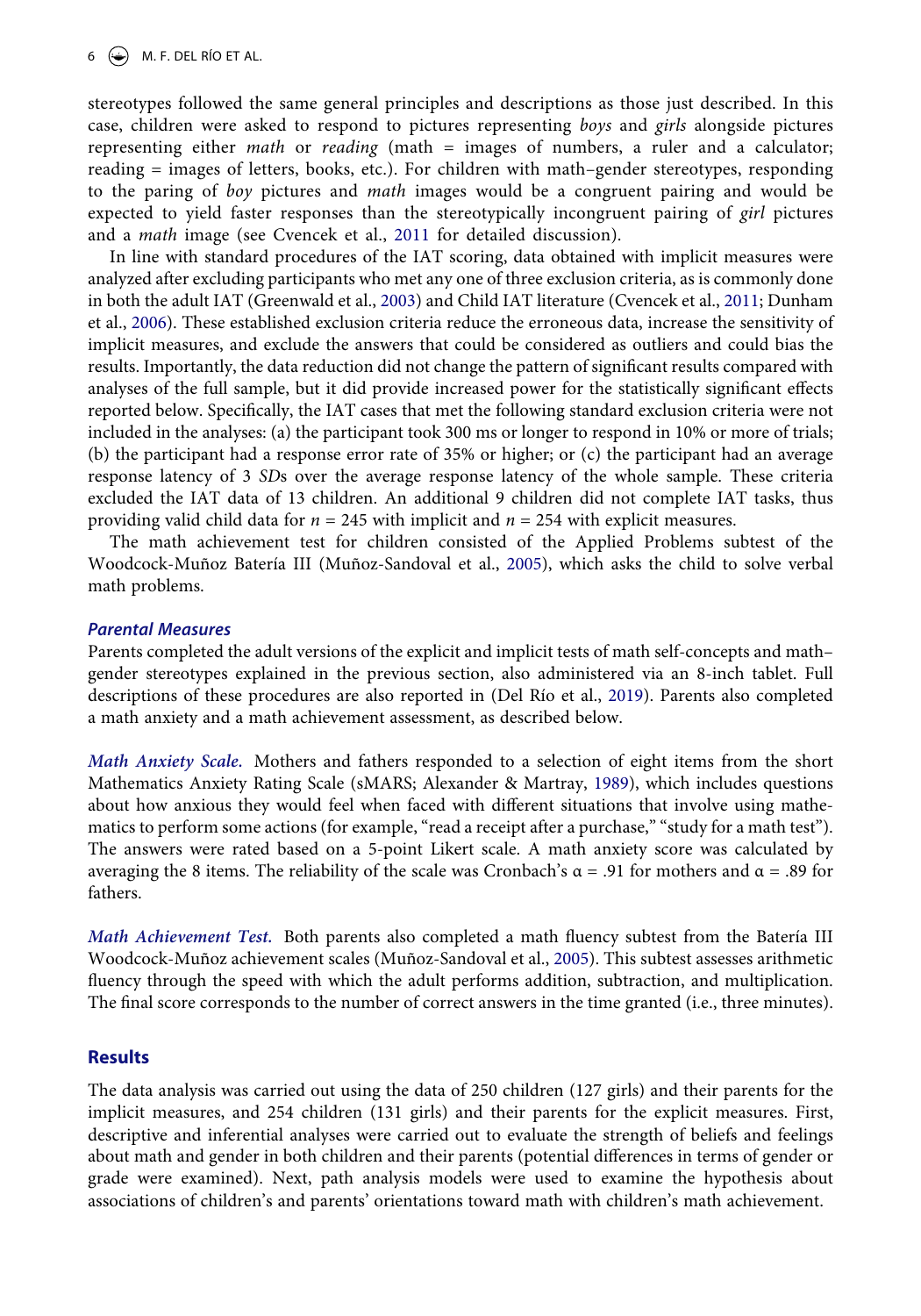<span id="page-6-0"></span>**Table 2.** Means and standard deviations for children's and parents' beliefs.

|                                   | Girls    |      | <b>Boys</b> |      | <b>Mothers</b> |      | <b>Fathers</b> |      |
|-----------------------------------|----------|------|-------------|------|----------------|------|----------------|------|
| Test                              | М        | SD   | М           | SD   | М              | SD   | М              | SD   |
| Implicit Math-Self-Concept        | $-0.03$  | 0.36 | $-0.02$     | 0.38 | $-0.04*$       | 0.34 | $0.14***$      | 0.36 |
| <b>Explicit Math Self-Concept</b> | $0.49**$ | 1.22 | $0.60**$    | 1.31 | $-0.31**$      | 0.89 | $0.26***$      | 0.87 |
| Implicit Math-Gender Stereotype   | $0.08*$  | 0.33 | $0.07*$     | 0.37 | $0.24***$      | 0.50 | $0.21***$      | 0.47 |
| Explicit Math-Gender Stereotype   | $-0.12$  | 1.28 | $-0.07$     | 1.42 | $0.23***$      | 0.64 | $0.12*$        | 0.62 |

\* Statistically different from value 0, *p* < .05. \*\* Statistically different from value 0, *p* < .001.

## *Beliefs of Children and Parents*

[Table 2](#page-6-0) includes the means of math self-concept and math–gender stereotype for children and their parents. For the child measures, on the implicit math–gender stereotypes construct, boys associated *math* with *male,*  $t(123) = 2.24$ ,  $p = .027$ , and so did girls,  $t(120) = 2.69$ ,  $p = .008$ . On the explicit math self-concept measure, both genders self-reported identifying with math ("I am a math person") more than with reading, thus demonstrating positive explicit math self-concepts, boys  $t(130) = 5.23$ ,  $p < .001$ , and girls  $t(122) = 4.49$ ,  $p < .001$ . In contrast, children's explicit math–gender stereotypes and implicit math self-concepts were not significantly different from 0 (*p*s > .28).

Parents demonstrated significant math–gender stereotypes on both implicit and explicit measures. On implicit measures, *both* mothers and fathers associated *math* more with the *male* than *female* and thus showed the stereotype. More specifically, the mothers' implicit stereotype was  $t(253) = 7.59$ ,  $p < .001$ , and the fathers' implicit stereotype was  $t(253) = 7.12$ , *p* < .001. Similarly, on explicit measures, both mothers and fathers self-reported beliefs linking math more with men than with women. The mothers' explicit stereotype was  $t(253) = 5.64$ ,  $p < .001$ , and the fathers' explicit stereotype was  $t(253) = 3.08$ ,  $p = .002$ . Moreover, on the explicit measure, mothers reported statistically stronger math–gender stereotypes than fathers did,  $t(253) = 2.04$ ,  $p = .04$ ; there was no such difference between mothers' and fathers' implicit stereotypes,  $p = .48$ .

With respect to self-concepts, as we predicted, fathers identified more strongly with *math* than with *language* on both implicit, *t*(253) = 6.34, *p* < .001, and explicit measures, *t*(253) = 4.84, *p* < .001. Mothers' self-concepts, also as predicted, were in the opposite direction, identifying with language on both implicit, *t*(253) = −2.03, *p* = .04, and explicit measures, *t*(253) = −5.58, *p*< .001. Fathers also had significantly stronger math self-concepts than mothers did on both implicit,  $t(253) = 5.72$ ,  $p < .001$ , and explicit measures,  $t(253) = 7.54$ ,  $p < .001$ .

[Table 3](#page-6-1) shows the descriptives for children's math achievement and parents' math anxiety. In terms of children's math achievement (see [Table 3](#page-6-1)), a Gender  $\times$  Grade analysis of variance (ANOVA),  $F = 5.52$ ,  $df = 2$ ,  $p = .004$ , revealed a significant difference between boys and girls only in 3rd grade, with

|         |        |       |     | Math Achievement (Applied Problems) |             |     |         |                |     | Math Anxiety Test |                |     |
|---------|--------|-------|-----|-------------------------------------|-------------|-----|---------|----------------|-----|-------------------|----------------|-----|
|         |        | Girls |     |                                     | <b>Boys</b> |     |         | <b>Mothers</b> |     |                   | <b>Fathers</b> |     |
| Grade   | М      | SD    | Ν   | М                                   | SD          | N   | М       | SD             | N   | М                 | SD             | Ν   |
| Grade 1 | 23.47  | 4.11  | 43  | 23.71                               | 4.29        | 51  | 2.31    | 1.04           | 96  | 2.26              | 0.91           | 96  |
| Grade 2 | 28.85  | 3.87  | 39  | 27.79                               | 3.72        | 47  | $2.41*$ | 0.97           | 87  | $1.96*$           | 0.89           | 87  |
| Grade 3 | 28.86* | 3.85  | 43  | 31.95*                              | 4.92        | 40  | $2.53*$ | 1.04           | 83  | $2.02*$           | 0.76           | 84  |
| Total   | 27.00  | 4.68  | 125 | 27.49                               | 5.43        | 138 | $2.42*$ | 1.02           | 266 | $2.08*$           | 0.85           | 267 |

<span id="page-6-1"></span>**Table 3.** Results of children's math achievement test and parents' math anxiety test.

Only the results for valid test were calculated, *N* of total sample is different from the individual test results.  $* p < .05.$ 

boys exhibiting higher math achievement than girls, *t*(81) = 3.20, *p* = 002. In all grade levels, children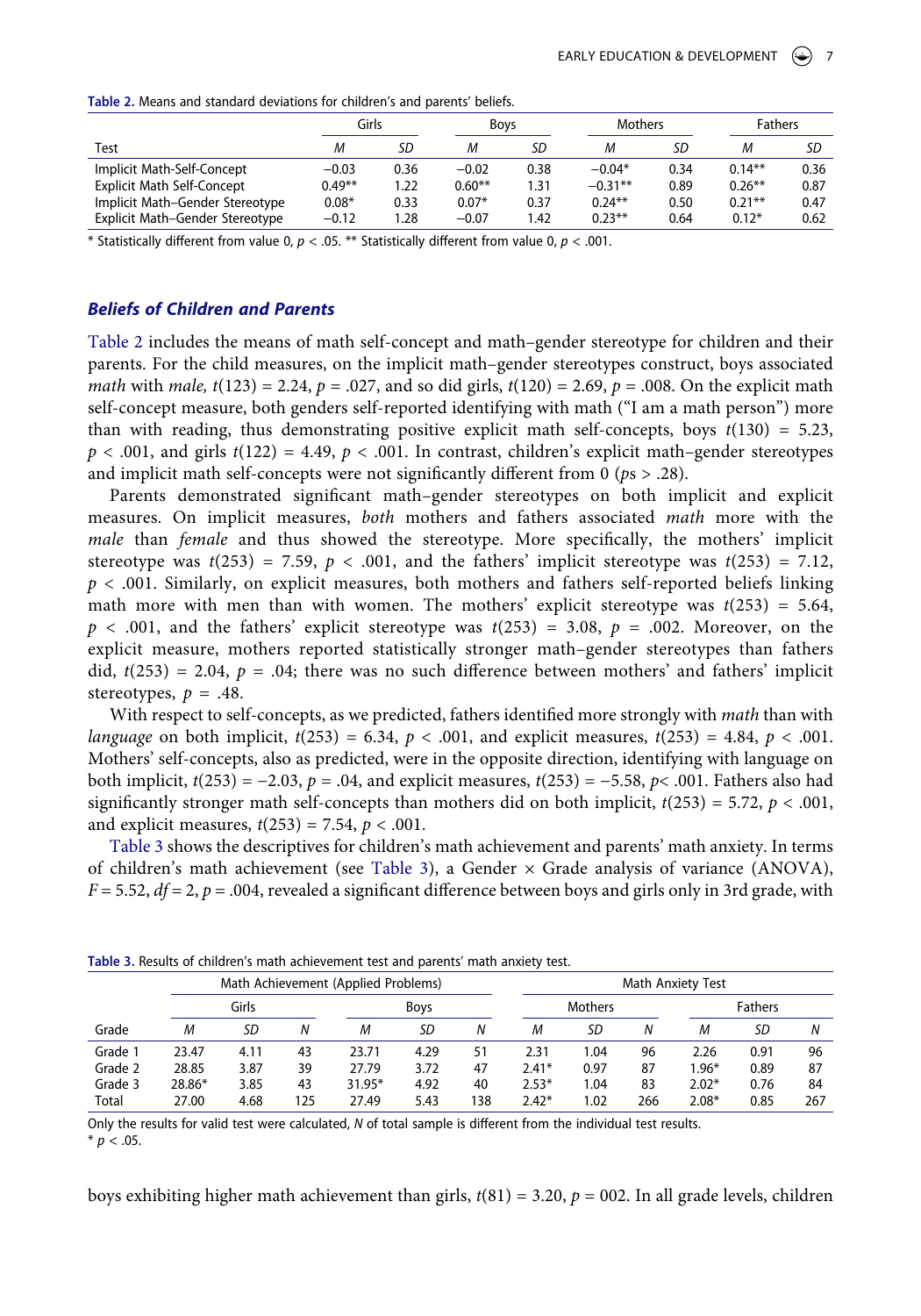of high SES obtained significantly better scores than their peers of low SES, *t*s > 2.44, *p*s < .02. Mothers had significantly higher math anxiety than fathers,  $t(265) = 4.12$ ,  $p < .001$ .

#### *Path Analyses*

To assess the relation between the beliefs of children and parents and the math achievement of children, path analyses were carried out with a total of 245 cases for the implicit measures and 254 for the explicit measures. The total *n* was different due to the exclusion of cases mentioned earlier. [Table 4](#page-8-0) shows the correlations between all the variables used in this analysis.

We tested two models to explain children's math achievement using the same predictors: one with implicit beliefs and feelings and the other with explicit ones. Predictors of children's math achievement were children's math self-concept and parents' math achievement, as well as control variables (i.e., grade, SES). Predictors of children's math self-concept were children's math–gender stereotype and parents' math self-concepts, in accordance with previous findings with Chilean children (Del Río et al., [2019](#page-13-1)). Parents' math anxiety was introduced as a predictor of children's math self-concept and also as a predictor of parents' math self-concept. Finally, parents' math–gender stereotypes were used as predictors for parents' math self-concepts.

We first tested these models by grade, to evaluate whether there were differences with respect to grade. There were no significant effects, which may be attributable to the relatively small sample sizes and the complexity of these models. We therefore decided to use the sample as a whole and control for grade. We first tested whether the predictive relations were the same for girls and boys, by running multi-group comparisons with constrained and free coefficients. In the constrained models, the coefficients were set to be equal for boys and girls, while in the free model, no such restriction was introduced. The free and constrained models were compared using the chi-squared indices (Klem, [2000](#page-14-17)). The fit of the free and constrained models were not significantly different, explicit beliefs:  $\Delta \chi^2 = 11.66$ ,  $df = 14$ ,  $p = .63$ ; implicit beliefs:  $\Delta \chi^2 = 19.96$ ,  $df = 14$ ,  $p = .13$ . Thus, we assumed boys' and girls' math achievement to be similarly related to the other variables and we therefore ran subsequent models pooling boys and girls.

<span id="page-7-3"></span><span id="page-7-2"></span><span id="page-7-1"></span>Fit of each final model was measured by using the three most recommended fit indices (Hu & Bentler, [1999\)](#page-14-18). As recommended (Jackson et al., [2009\)](#page-14-19), a good fit was indicated by three tests. First, a good fit was indicated by having a chi-square  $(\chi^2)$  value that was not statistically significant. Second, the Root Mean Square Error of Approximation (RMSEA; a measure based on the non-centrality parameter) should have values less than .10 to indicate adequate model fit for RMSEA, or values around .06 to indicate good or excellent fit (Hu & Bentler, [1999](#page-14-18)). Third, the Comparative Fit Index (CFI) was utilized, because – unlike some of the less restricting indices – it pays a penalty for every estimation parameter added. CFI values greater than .85 indicate acceptable model fit (Bollen, [1989;](#page-13-15) Watkins, [1989](#page-15-4)). Both models (i.e., using both implicit and explicit measures) met these three criteria and are reported in [Figures 1](#page-9-0) and [2](#page-9-1).

<span id="page-7-4"></span><span id="page-7-0"></span>The model with explicit beliefs measures exhibited good fit ( $\chi^2$  = 59.86, *df* = 53, *p* = .24; RMSEA = 0.023; CFI = 0.973; [Figure 1](#page-9-0)). Children's scores in the applied problems test were mainly predicted by SES and grade level (older children and those from high SES had a higher score than children from younger grades and low SES). Children's math self-concept had also a significant positive path to math achievement ( $B = 0.20$ ,  $p < .001$ ). Additionally, mothers' math anxiety had a marginally significant (negative) effect on their children's math self-concept (*B* = −0.12, *p* = .07). The indirect effect from the mothers' anxiety on children's math scores, however, was not significant. As expected, the math anxiety of both parents was significantly and negatively related to their own self-concept (mothers,  $B = -0.43$ ,  $p < .001$ ; fathers,  $B = -0.27$ , *p* < .001), whereas gender stereotypes about math had a significant and negative contribution on the self-concept of mothers and a significant and positive one on the self-concept of fathers (mothers, *B* = −0.17, *p* = .002; fathers *B* = 0.23, *p* < .001).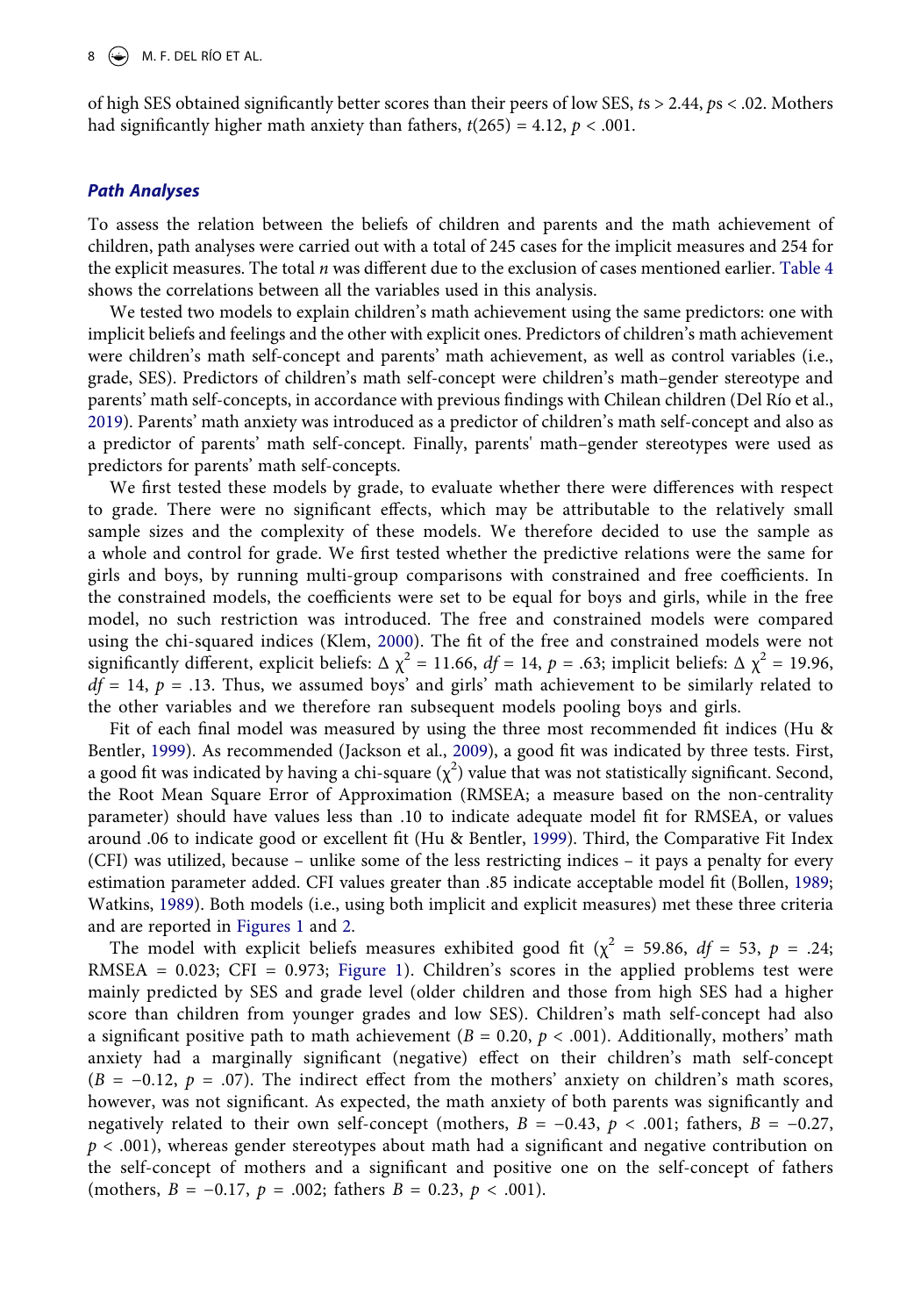<span id="page-8-0"></span>

| Table 4. Correlations among variables |       |            |   |                                                                                                                                                                                                                                                                                                                                                                                                                                                 |                                                                                                                                                                                                                                                                                                           |                                                                                                                                                                                                                                      |                |                                                                                                                                                              |   |                                |                                      |                                    |                                                                              |                                  |                               |                                           |                          |               |                      |  |
|---------------------------------------|-------|------------|---|-------------------------------------------------------------------------------------------------------------------------------------------------------------------------------------------------------------------------------------------------------------------------------------------------------------------------------------------------------------------------------------------------------------------------------------------------|-----------------------------------------------------------------------------------------------------------------------------------------------------------------------------------------------------------------------------------------------------------------------------------------------------------|--------------------------------------------------------------------------------------------------------------------------------------------------------------------------------------------------------------------------------------|----------------|--------------------------------------------------------------------------------------------------------------------------------------------------------------|---|--------------------------------|--------------------------------------|------------------------------------|------------------------------------------------------------------------------|----------------------------------|-------------------------------|-------------------------------------------|--------------------------|---------------|----------------------|--|
| Variable                              |       |            | 3 | 4                                                                                                                                                                                                                                                                                                                                                                                                                                               | 5                                                                                                                                                                                                                                                                                                         | 9                                                                                                                                                                                                                                    |                | $\infty$                                                                                                                                                     | G | $\overline{a}$                 | $\overline{1}$                       | 12                                 | $\tilde{1}$                                                                  | $\overline{4}$                   | 15                            | $\frac{8}{1}$                             | $\overline{1}$           | $\frac{8}{1}$ | $\overline{20}$<br>ഉ |  |
| Grade Level                           |       |            |   |                                                                                                                                                                                                                                                                                                                                                                                                                                                 |                                                                                                                                                                                                                                                                                                           |                                                                                                                                                                                                                                      |                |                                                                                                                                                              |   |                                |                                      |                                    |                                                                              |                                  |                               |                                           |                          |               |                      |  |
| Gender                                |       |            |   |                                                                                                                                                                                                                                                                                                                                                                                                                                                 |                                                                                                                                                                                                                                                                                                           |                                                                                                                                                                                                                                      |                |                                                                                                                                                              |   |                                |                                      |                                    |                                                                              |                                  |                               |                                           |                          |               |                      |  |
| Inildren's Math Achievement           | 55*** |            |   |                                                                                                                                                                                                                                                                                                                                                                                                                                                 |                                                                                                                                                                                                                                                                                                           |                                                                                                                                                                                                                                      |                |                                                                                                                                                              |   |                                |                                      |                                    |                                                                              |                                  |                               |                                           |                          |               |                      |  |
| athers' Math Achievement              |       |            |   |                                                                                                                                                                                                                                                                                                                                                                                                                                                 |                                                                                                                                                                                                                                                                                                           |                                                                                                                                                                                                                                      |                |                                                                                                                                                              |   |                                |                                      |                                    |                                                                              |                                  |                               |                                           |                          |               |                      |  |
| Mothers' Math Achievement             |       |            |   |                                                                                                                                                                                                                                                                                                                                                                                                                                                 |                                                                                                                                                                                                                                                                                                           |                                                                                                                                                                                                                                      |                |                                                                                                                                                              |   |                                |                                      |                                    |                                                                              |                                  |                               |                                           |                          |               |                      |  |
| Fathers' Math Anxiety                 |       | ី<br>ខុំ 5 |   |                                                                                                                                                                                                                                                                                                                                                                                                                                                 |                                                                                                                                                                                                                                                                                                           |                                                                                                                                                                                                                                      |                |                                                                                                                                                              |   |                                |                                      |                                    |                                                                              |                                  |                               |                                           |                          |               |                      |  |
| Mothers' Math Anxiety                 |       |            |   |                                                                                                                                                                                                                                                                                                                                                                                                                                                 |                                                                                                                                                                                                                                                                                                           |                                                                                                                                                                                                                                      |                |                                                                                                                                                              |   |                                |                                      |                                    |                                                                              |                                  |                               |                                           |                          |               |                      |  |
| Š                                     |       |            |   |                                                                                                                                                                                                                                                                                                                                                                                                                                                 |                                                                                                                                                                                                                                                                                                           |                                                                                                                                                                                                                                      |                |                                                                                                                                                              |   |                                |                                      |                                    |                                                                              |                                  |                               |                                           |                          |               |                      |  |
| hildren's Implicit Self-concept       |       | $-52$      |   | $\begin{array}{r} \begin{array}{r} * \\ * \\ * \\ * \end{array} \\ \begin{array}{r} \frac{1}{2} \\ 0 \\ \frac{1}{2} \\ \frac{1}{2} \\ \frac{1}{2} \\ \frac{1}{2} \\ \frac{1}{2} \\ \frac{1}{2} \\ \frac{1}{2} \\ \frac{1}{2} \\ \frac{1}{2} \\ \frac{1}{2} \\ \frac{1}{2} \\ \frac{1}{2} \\ \frac{1}{2} \\ \frac{1}{2} \\ \frac{1}{2} \\ \frac{1}{2} \\ \frac{1}{2} \\ \frac{1}{2} \\ \frac{1}{2} \\ \frac{1}{2} \\ \frac{1}{2} \\ \frac{1}{2}$ | $\frac{1}{2}$ , $\frac{1}{2}$ , $\frac{1}{2}$ , $\frac{1}{2}$ , $\frac{1}{2}$ , $\frac{1}{2}$ , $\frac{1}{2}$ , $\frac{1}{2}$ , $\frac{1}{2}$ , $\frac{1}{2}$ , $\frac{1}{2}$ , $\frac{1}{2}$ , $\frac{1}{2}$ , $\frac{1}{2}$ , $\frac{1}{2}$ , $\frac{1}{2}$ , $\frac{1}{2}$ , $\frac{1}{2}$ , $\frac{1$ | 5<br>2010 - 10:00 - 10:00 - 10:00 - 10:00 - 10:00 - 10:00 - 10:00 - 10:00 - 10:00 - 10:00 - 10:00 - 10:00 - 10:00 -<br>10:00 - 10:00 - 10:00 - 10:00 - 10:00 - 10:00 - 10:00 - 10:00 - 10:00 - 10:00 - 10:00 - 10:00 - 10:00 - 10:00 | $-\frac{1}{7}$ |                                                                                                                                                              |   |                                |                                      |                                    |                                                                              |                                  |                               |                                           |                          |               |                      |  |
| hildren's Implicit Stereotype         |       |            |   |                                                                                                                                                                                                                                                                                                                                                                                                                                                 |                                                                                                                                                                                                                                                                                                           |                                                                                                                                                                                                                                      |                | $5.8\frac{2}{3}$ $\frac{2}{3}$ $\frac{2}{3}$ $\frac{2}{3}$ $\frac{2}{3}$ $\frac{2}{3}$ $\frac{2}{3}$ $\frac{2}{3}$ $\frac{2}{3}$ $\frac{2}{3}$ $\frac{2}{3}$ |   |                                |                                      |                                    |                                                                              |                                  |                               |                                           |                          |               |                      |  |
| hildren's Explicit Self-concept       |       |            |   |                                                                                                                                                                                                                                                                                                                                                                                                                                                 |                                                                                                                                                                                                                                                                                                           |                                                                                                                                                                                                                                      |                |                                                                                                                                                              |   |                                |                                      |                                    |                                                                              |                                  |                               |                                           |                          |               |                      |  |
| Inildren's Explicit Stereotype        |       | ಕ್ಷ ಇ ಇ    |   |                                                                                                                                                                                                                                                                                                                                                                                                                                                 |                                                                                                                                                                                                                                                                                                           |                                                                                                                                                                                                                                      |                |                                                                                                                                                              |   | , ၐံ๋ ံံံံံံံံံံံံံံံံံံံံံံံံ | ှ ခို ဧ <u>င</u> ှ ခ ဧ ငှ ငှ ငှ ငှ င |                                    |                                                                              |                                  |                               |                                           |                          |               |                      |  |
| Mothers' Implicit Self-concept        |       |            |   |                                                                                                                                                                                                                                                                                                                                                                                                                                                 |                                                                                                                                                                                                                                                                                                           |                                                                                                                                                                                                                                      |                |                                                                                                                                                              |   |                                |                                      | $-5.5$ $-5.5$ $-5.5$ $-5.5$ $-5.5$ |                                                                              |                                  |                               |                                           |                          |               |                      |  |
| Fathers' Implicit Self-concept        |       | دم.<br>—   |   |                                                                                                                                                                                                                                                                                                                                                                                                                                                 |                                                                                                                                                                                                                                                                                                           |                                                                                                                                                                                                                                      |                |                                                                                                                                                              |   |                                |                                      |                                    |                                                                              |                                  |                               |                                           |                          |               |                      |  |
| Mothers' Explicit Self-concept        |       |            |   |                                                                                                                                                                                                                                                                                                                                                                                                                                                 |                                                                                                                                                                                                                                                                                                           |                                                                                                                                                                                                                                      |                |                                                                                                                                                              |   |                                |                                      |                                    |                                                                              |                                  |                               |                                           |                          |               |                      |  |
| Fathers' Explicit Self-concept        |       |            |   |                                                                                                                                                                                                                                                                                                                                                                                                                                                 |                                                                                                                                                                                                                                                                                                           |                                                                                                                                                                                                                                      |                |                                                                                                                                                              |   |                                |                                      |                                    | $-9$<br>$-3$<br>$-3$<br>$-3$<br>$-1$<br>$-1$<br>$-3$<br>$-1$<br>$-1$<br>$-3$ | $-3.288$<br>$-2.588$<br>$-2.598$ | $-36***\n-36***\n-36***\n-10$ |                                           |                          |               |                      |  |
| Mothers' Implicit Stereotype          |       |            |   |                                                                                                                                                                                                                                                                                                                                                                                                                                                 |                                                                                                                                                                                                                                                                                                           |                                                                                                                                                                                                                                      |                |                                                                                                                                                              |   |                                |                                      |                                    |                                                                              |                                  |                               | $-10$<br>. $73***$<br>. $11$<br>. $25***$ | $\mathbb{F}_q$           |               |                      |  |
| -athers' Implicit Stereotype          |       |            |   |                                                                                                                                                                                                                                                                                                                                                                                                                                                 |                                                                                                                                                                                                                                                                                                           |                                                                                                                                                                                                                                      |                |                                                                                                                                                              |   |                                |                                      |                                    |                                                                              |                                  |                               |                                           | $.08$<br>$25***$<br>$03$ |               |                      |  |
| Mothers' Explicit Stereotype          |       |            |   |                                                                                                                                                                                                                                                                                                                                                                                                                                                 |                                                                                                                                                                                                                                                                                                           |                                                                                                                                                                                                                                      |                |                                                                                                                                                              |   |                                |                                      |                                    |                                                                              |                                  |                               |                                           |                          | ှ 8 ဗု        |                      |  |
| Fathers' Explicit Stereotype          |       |            |   |                                                                                                                                                                                                                                                                                                                                                                                                                                                 |                                                                                                                                                                                                                                                                                                           |                                                                                                                                                                                                                                      |                |                                                                                                                                                              |   |                                |                                      |                                    |                                                                              |                                  |                               |                                           |                          |               | $\frac{13}{2}$       |  |
| $* p < .05. * p < .01. * p < .001$    |       |            |   |                                                                                                                                                                                                                                                                                                                                                                                                                                                 |                                                                                                                                                                                                                                                                                                           |                                                                                                                                                                                                                                      |                |                                                                                                                                                              |   |                                |                                      |                                    |                                                                              |                                  |                               |                                           |                          |               |                      |  |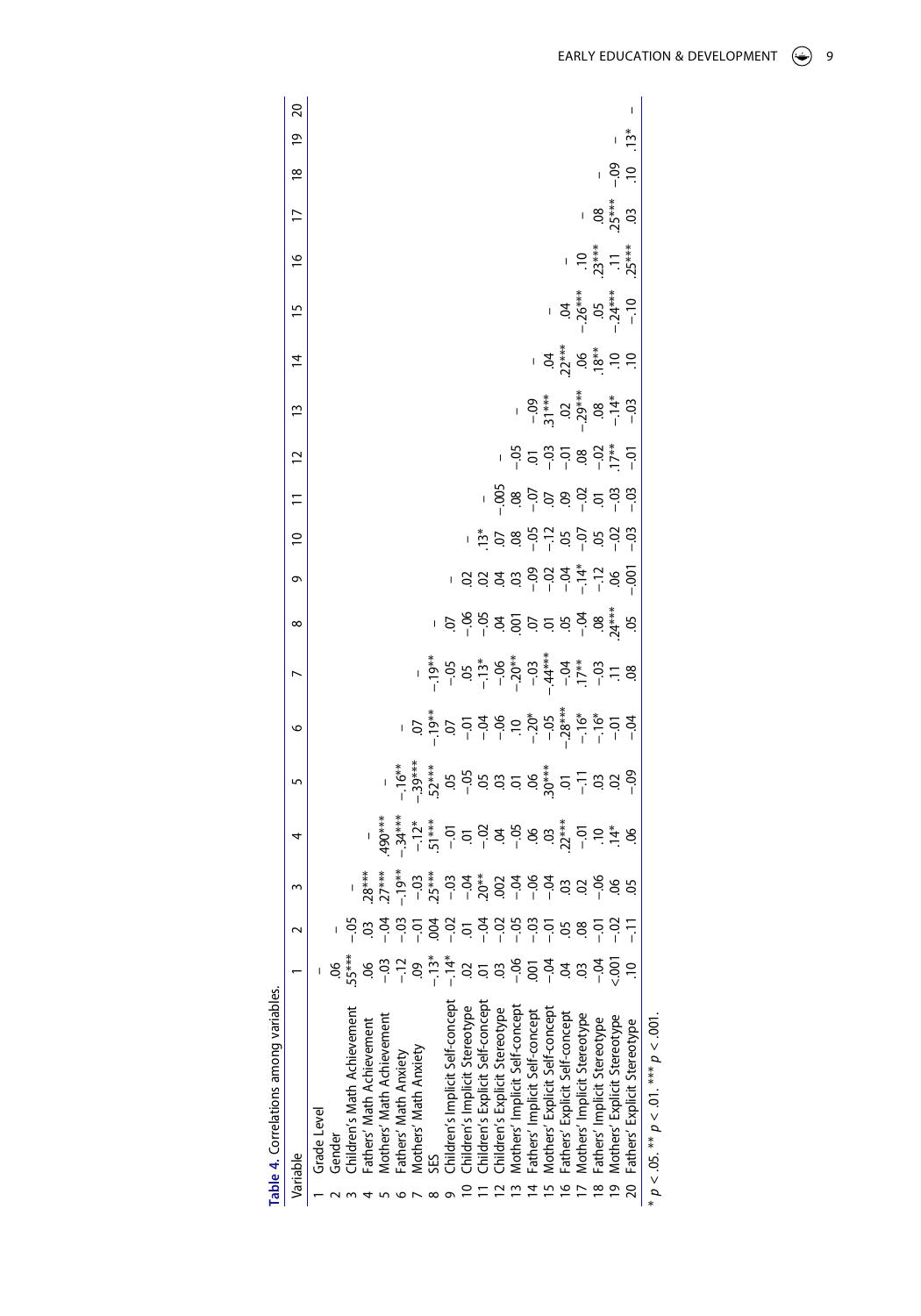<span id="page-9-0"></span>

**Figure 1.** Model predicting children's math achievement, with *explicit* beliefs for children and standardized coefficients for the final (constrained) model. SES = Socioeconomic status.  $\land p = .07. * p < .05. * p < .01.$ 

<span id="page-9-1"></span>

**Figure 2.** Model predicting children´s math achievement, with *implicit* beliefs for children and standardized coefficients for the final (constrained) model. SES = Socioeconomic status.  $\land p = .06. * p < .05. * p < .01$ .

The fit of the model with implicit measures was also good ( $\chi^2$  = 64.73, *df* = 53, *p* = .13; RMSEA = 0.030; CFI = 0.928). However, none of the implicit beliefs of children, mothers, or fathers explained any variance in the children's math achievement (see [Figure 2](#page-9-1)).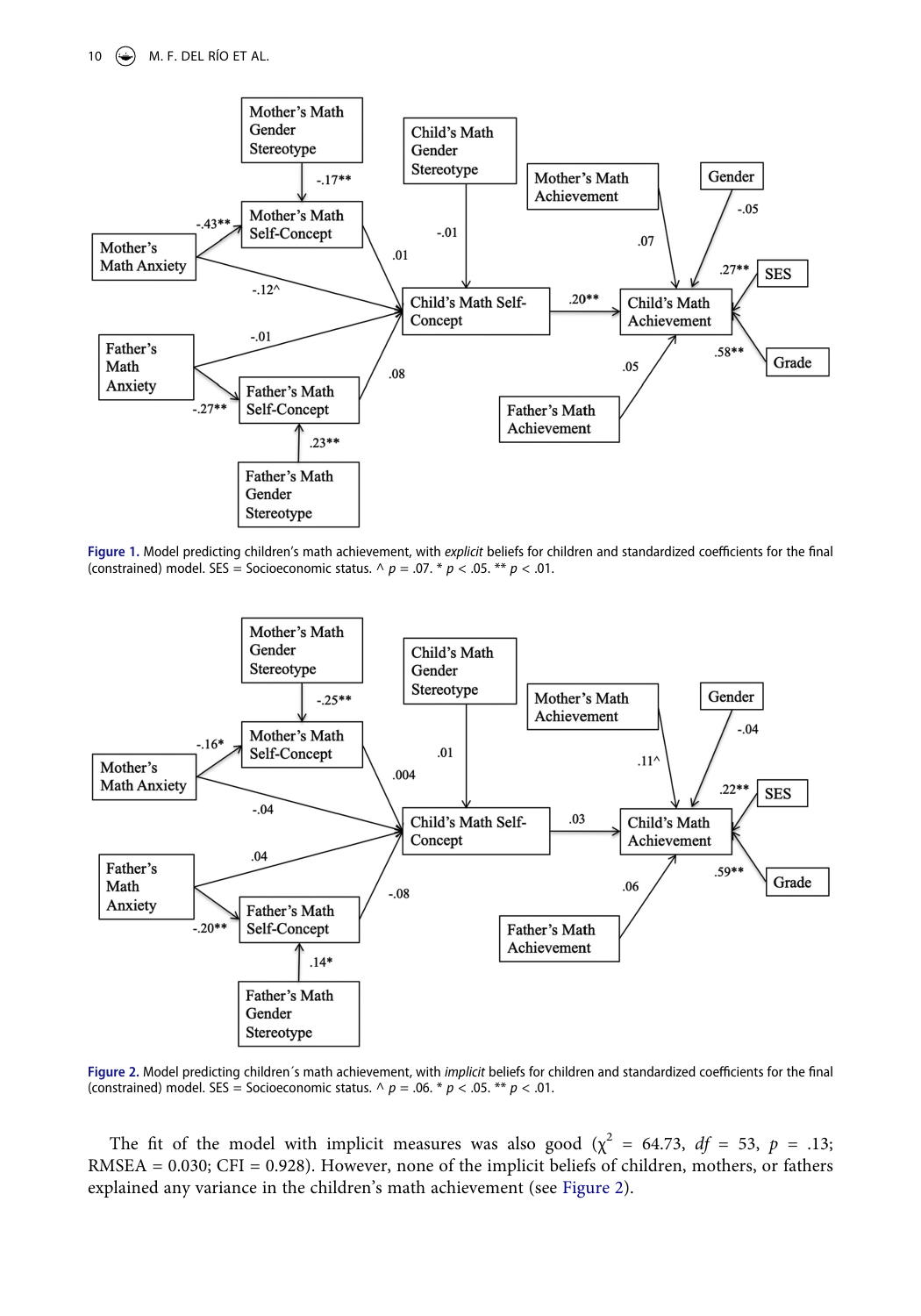## **Discussion**

This study involved a comprehensive examination of the relation between beliefs and feelings about math in Grade 1–3 Chilean children and their parents. We tested *both* parents as well as the children. The test protocol was quite comprehensive. We used both explicit and implicit tests. In addition, we obtained children's actual math achievement. The results showed that both boys and girls in Grades 1–3 hold implicit math–gender stereotypes that associate math with males, and that both boys and girls at these ages in Chile explicitly identify with math more than with language (explicit self-concept) . These explicit identifications with math (i.e., math self-concepts) were predictive of math achievement.

#### *Empirical and Theoretical Contributions*

The results advance our understanding in six ways. First, the results provide new insights into the development of implicit and explicit math–gender stereotypes and math self-concepts. Previous studies with younger children (Del Río et al., [2016](#page-13-7)) reported that boys of all SES levels, but only low-SES girls, exhibited the math–gender stereotype that *math = boys*. In the current study with older Chilean children, participants from all SES backgrounds showed this stereotype. This could be preliminary evidence that in Chile the prevailing social stereotypes about gender and math first emerge for subsets of children as early as kindergarten, and then are exhibited in a broader set of children in very early primary school. In the current study, math–gender stereotypes were clearly evident on implicit measures and not on explicit measures (see [Table 2\)](#page-6-0), providing further indication that implicit stereotypes may develop in a way that conforms to the stereotypes in the surrounding culture before explicit stereotypes. Additionally, this study fleshes out needed information about developmental changes in self-concepts: Whereas in our previous study (Del Río et al., [2019](#page-13-1)) the young children tested (kindergarten children) did not yet demonstrate either an implicit or explicit personal identification with language or math, children in Grades 1–3 in the current study have begun to identify with math, as evident from our results obtained with explicit measures.

This raises a question of whether and when, the math–gender stereotypes may begin to negatively influence girls' self-concepts about math, possibly giving rise to gender differences in math selfconcepts. In the current study, we did not see any evidence of this pattern: both boys and girls explicitly self-reported identifying with math. However, we did find that gender differences in math achievement (favoring boys) became evident in Grade 3 (see [Table 3](#page-6-1)). It is possible that the early presence of math–gender stereotypes in both girls and boys (as demonstrated here), in combination with observed information about boys' higher achievement in math (also observed in Grade 3 here), may over time, give rise to gender differences in math self-concepts. Prior studies with U.S. children have demonstrated that significant gender differences in math self-concepts become evident in Grades 4–5, which is an older age group than we tested. It will be useful to examine how these patterns play out in subsequent school grades in Chilean schools, especially if the emergent gender differences in math achievement (demonstrated here in Grade 3) continue to persist or widen.

<span id="page-10-1"></span><span id="page-10-0"></span>Second, the data from mothers in this study, who showed lower math self-concepts compared to fathers (as predicted), support the idea that the positive math self-concept found in Chilean girls in Grade 1–3 could be transitory. As evident from mothers' data at older ages, over time, societal stereotypes may have differential effect on math self-concepts of girls versus boys, so that one could expect the math self-concepts of girls to weaken (i.e. become more negative) as they become older. The lack of effect of the math–gender stereotype on young girls' early math self-concept could also explain why the best-fitting model (reported here) is the one in which the paths are assumed to be the same for boys and girls. The literature shows that the math self-concepts of boys and girls begin to differ later in students' development, and that this can affect their math achievement (Kurtz-Costes et al., [2008;](#page-14-20) Spencer et al., [2016](#page-15-5)).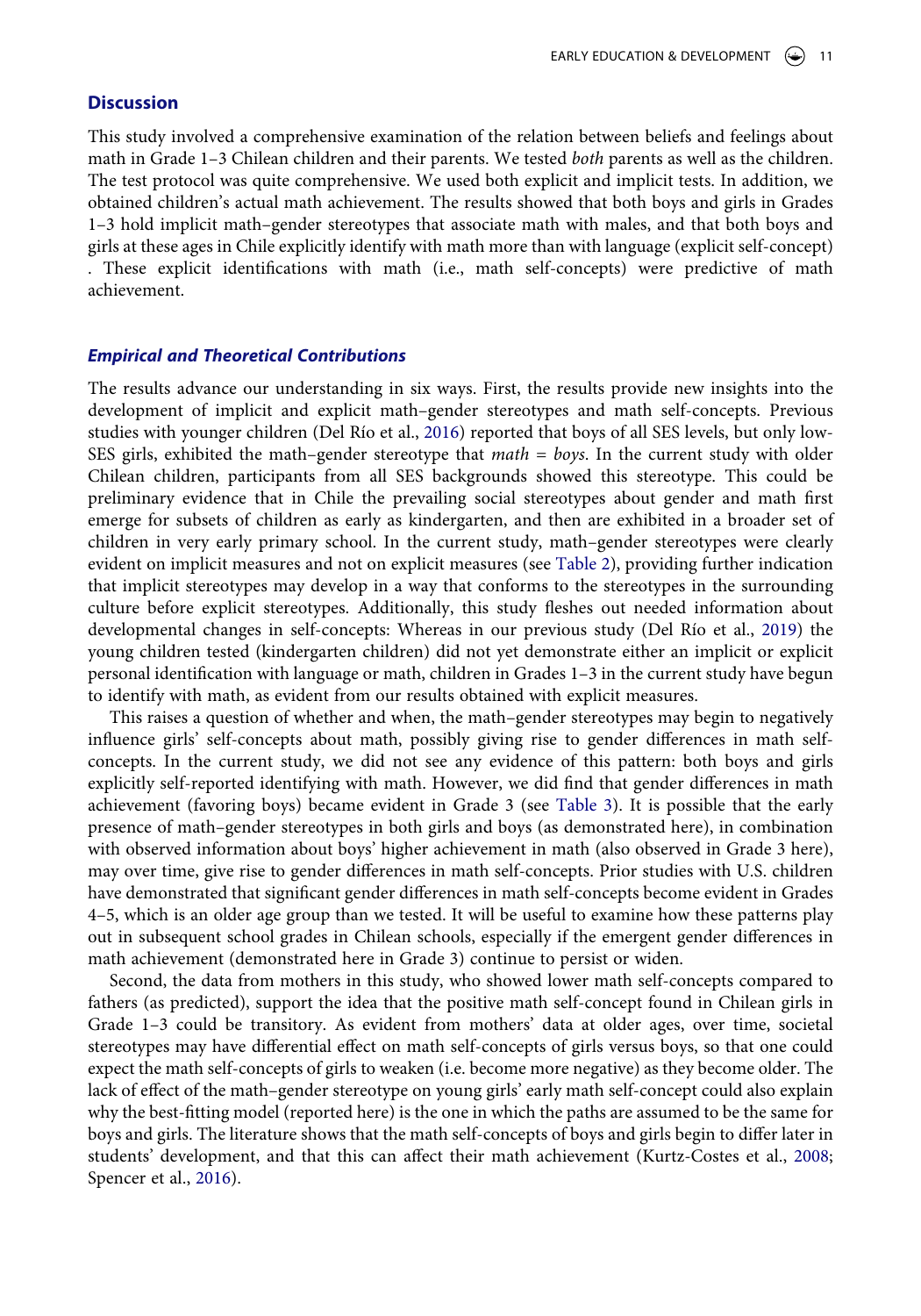#### 12  $\leftrightarrow$  M. F. DEL RÍO ET AL.

Third, we found the beliefs of fathers and mothers are strongly in the expected direction and fit with the literature on math–gender stereotypes in adults. Fathers identified with math (positive math selfconcept) and show the stereotype that associates math with males, whereas mothers tend to identify more with language and also report the math–gender stereotype that associates math with males. Importantly, it was also observed that mothers have greater math anxiety than fathers (see also Del Río et al., [2017\)](#page-13-11). The current results point to a potential account for this overall pattern: Mothers may experience math anxiety, in part, as a consequence of pervasive societal stereotypes they encounter in their daily lives. The work from the stereotype threat literature suggests that stereotypes can create anxiety, which can negatively impact perceptions of one's own math ability (i.e., math self-concepts; Schmader et al., [2004\)](#page-14-21).

<span id="page-11-2"></span>Fourth, our results support at least speculative inferences about the intergenerational transfer of orientations toward math. We found some evidence to suggest that children's (explicit) math selfconcept (i.e., "I am a math person") is negatively (marginally) associated with the math anxiety of their mothers, suggesting that mothers feelings about math may influence the math beliefs of their children. Previous research has shown that, when math-anxious parents report helping children with their math homework less often, children's math achievement and beliefs about math tend not to be related to parents' math anxiety (Maloney et al., [2015\)](#page-14-12). This raises an intriguing possibility that a combination of (i) high parental math anxiety and (ii) low frequency of parental assistance with child's math homework may attenuate the effects of parental feelings on children's math-related outcomes. In the current study, the fathers' math anxiety was not related to their children's beliefs, but mothers' math anxiety was found to be related to children's math self-concept. This may be due to fathers' lower frequency of academic help to their children, relative to what mothers provide (see Del Río et al., [2017\)](#page-13-11). Subsequent studies, of both quantitative and perhaps of an introspective, qualitative nature, could deepen our understanding of the differential roles that mothers and fathers have in the development of these beliefs in children, in order to clarify the precise nature of their children's math socialization.

<span id="page-11-3"></span><span id="page-11-0"></span>Fifth, regarding the role of children's own beliefs about math in shaping their mathematical achievement, we found that children's explicit math self-concepts contribute significantly to explaining their math achievement. This is consistent with international (Marsh et al., [2005;](#page-14-13) Susperreguy et al., [2018](#page-15-2)) and Chilean data with older children (Villarroel, [2001](#page-15-6)). This link has been reported robustly with older children (Coyne et al., [2014\)](#page-13-16), but this study suggests that younger children's explicit beliefs about math and gender may already be influencing their math achievement. This finding is relevant, because it suggests that children's own beliefs, as well as those of their parents, may have an effect on their math learning in the first years of early elementary school.

<span id="page-11-1"></span>Sixth, this study also adds to the small body of literature comparing implicit and explicit measures of beliefs and feelings. As in other studies (Cvencek et al., [2011;](#page-13-2) Galdi et al., [2014\)](#page-13-6), our current results show a dissociation between implicit and explicit measures in children. In contrast to that previous research, however, this study shows that only explicit measures are predictive of other constructs. It is not immediately clear why the contribution of self-concept to achievement was manifest only on the explicit measures. It could be that implicit measures are influenced by earlier experiences and developmental events (Rudman, [2004\)](#page-14-22), as well as the messages (including preverbal and indirect ones) that children receive from parents from an early age, which are now operating at an unconscious level. Explicit measures, on the other hand, are arguably more related to recent events rather than the early unconsciously processed experiences. While children's math self-concepts are still developing, their explicit understanding of themselves as a learner in math context may be more in line with their *current* experiences in school (including the results of math tests) than with any preverbal or indirect messages they might have been exposed to earlier in development. Another related possible explanation is that the actual effect of self-concept is small, and that the reliance on language in both of the explicit measures and the math achievement tests may have boosted the effect, making it visible.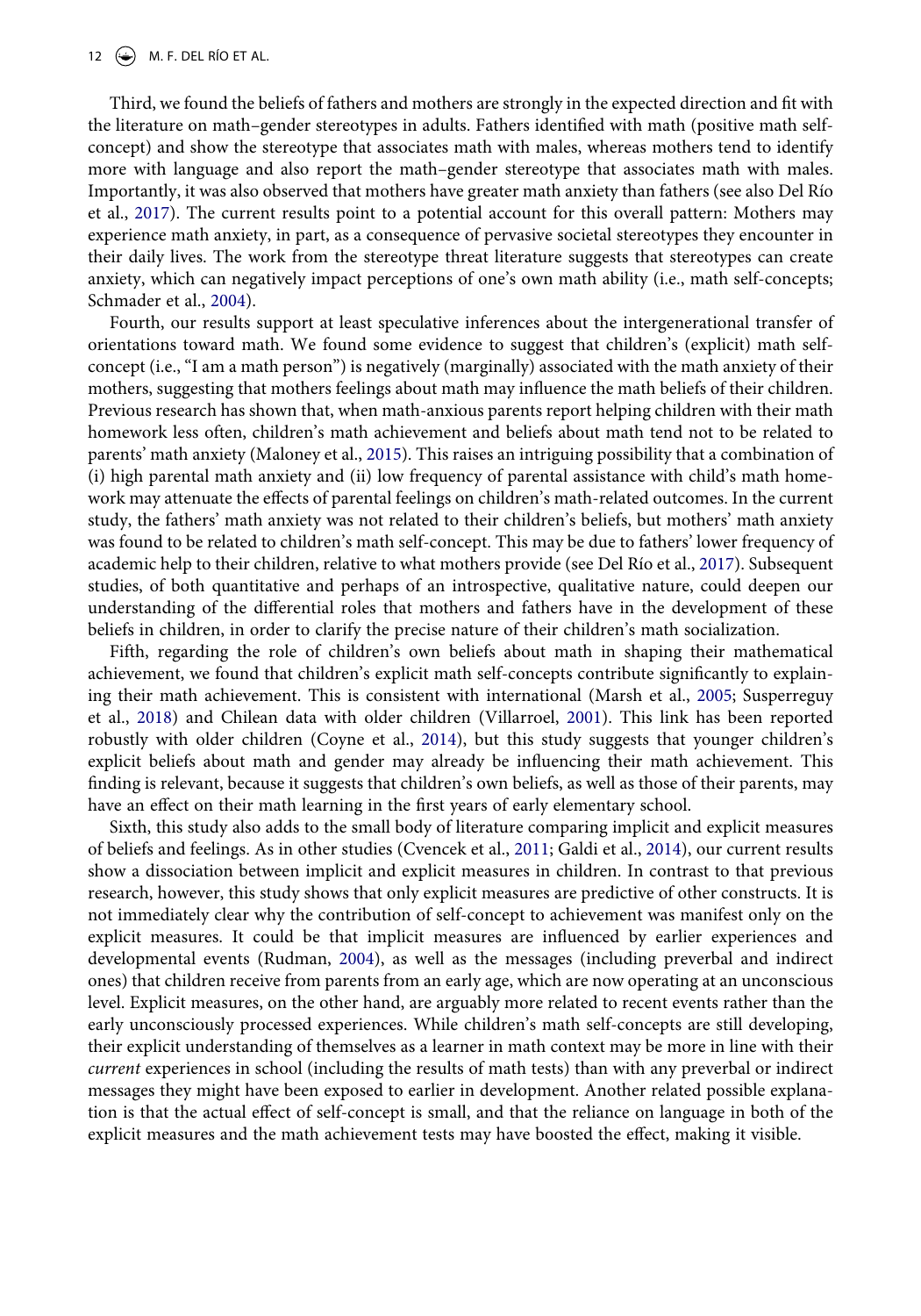#### *Limitations and Future Directions*

The present study has some limitations that constrain the implications of our findings. The study uses cross-sectional data, which did not allow us to evaluate whether the relations demonstrated here are sustained over time. Future research could investigate the stability of these relations during the elementary school years through longitudinal studies. Additionally, we used a convenience sample from Santiago Metropolitan area, and although its demographic characteristics are fairly typical of the public and private school population, it is not valid to draw inferences about the general Chilean school population from this sample. Finally, the study was correlational in nature and not an intervention study of the type that allows firm causal inferences. Based on the current work and others studies in the literature, one might be able to design interventions specifically aimed at selected aspects of the models presented here. For example, one could intervene on maternal math anxiety, or parental stereotypes, or children's beliefs about math and build more thorough causal models (for further discussion of theories and designed interventions in this area, see Master & Meltzoff, [2020\)](#page-14-6).

#### *Implications for Educational Policy*

The current pattern of findings underline the need to design and implement educational policies during the first years of school that work toward equal opportunities for boys and girls to learn math. This can be done primarily by preventing the development of children's beliefs that link math to a gender, or giving children tools to allow them to "resist" stereotypes, even if those stereotypes are prominent in the culture. One useful step might be to work with teachers, both preservice and inservice, to bring about awareness of their own implicit and explicit math beliefs and anxiety about math, and how parental and teacher views can influence child development. Similarly, making teachers aware of the role that children's own stereotypes play in their development will also be useful information. In Chile, this might be especially true in first three grades of primary education, because, as our results show, this is the time when math–gender stereotypes become evident in Chilean children and gender differences in math achievement of Chilean boys and girls emerge.

<span id="page-12-0"></span>Of equal importance will be efforts to strengthen the school-family bond in order to help parents and children see that math can be fun for everyone (rather than just for males, as might be conveyed by the societal stereotype). Parents who do not feel comfortable with math themselves can be brought closer to everyday math through interactive homework that gives them an opportunity to play and interact with their children around math in meaningful and motivating ways. Sending home games, puzzles, or projects that require parents and children to use math together, may have a positive impact through changing beliefs and emotions about math; moreover math objects and tasks can be designed in ways that are appealing to children (Paz-Albo Prieto et al., [2017\)](#page-14-23). Future research could begin approaching these strategies in an experimental manner, seeking interventions that impact children's and parents' approach to math at home. Finally, this study also suggests that the relation between schools and parents should be strengthened, since the academic results of children are strongly related to the construction of their beliefs about "who does math" and the children's own math self-concept, which themselves develop via interaction with their parents and school experiences.

#### **Acknowledgments**

The authors thank the participant families and research assistants for their important work with data collection.

#### **Disclosure Statement**

No potential conflict of interest was reported by the author(s).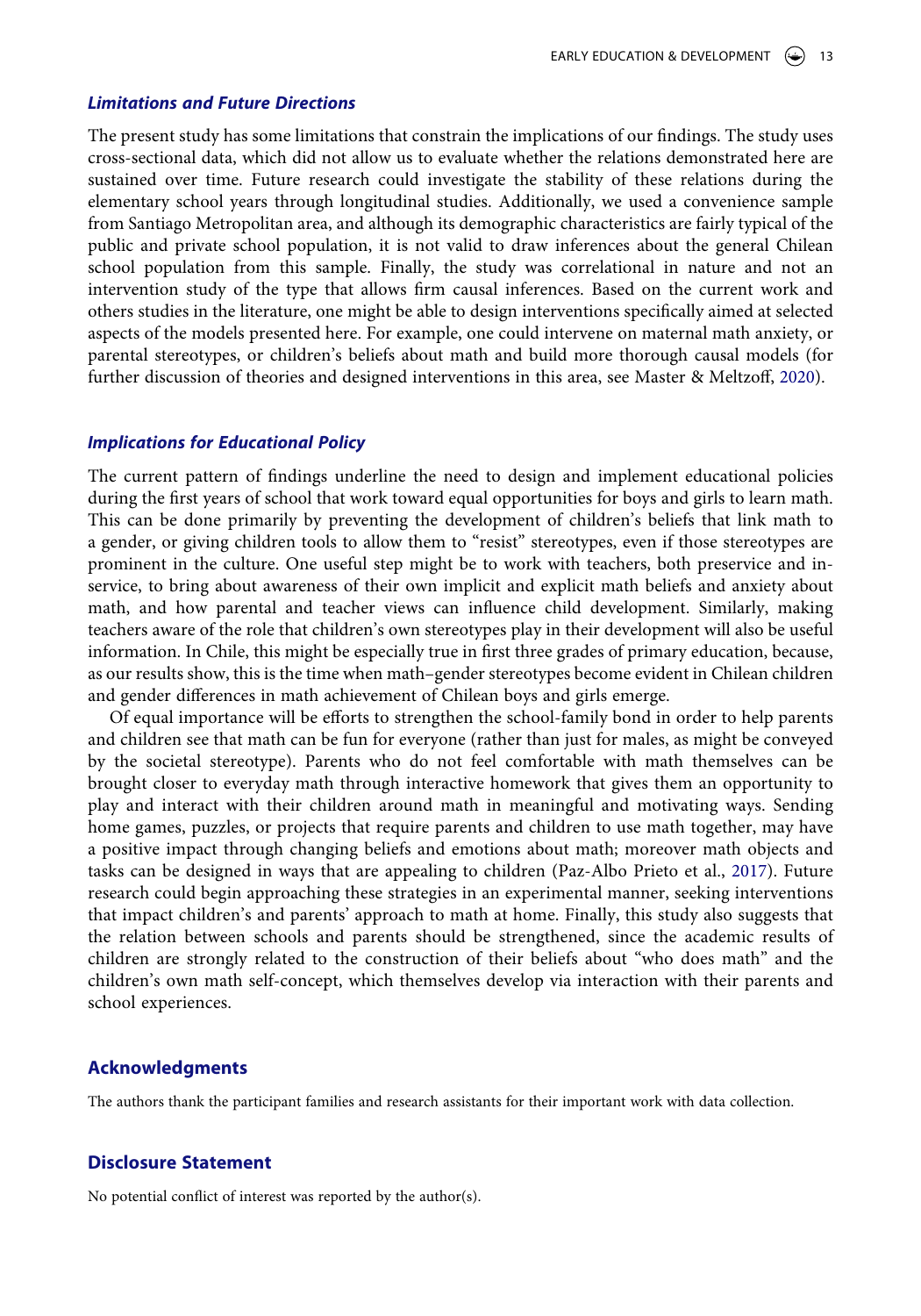## **Funding**

Support for this research was provided by grants of the Chilean Ministry of Education through its National Fund for Research and Development in Education (FONIDE, Grant Number FON1700003), the Chilean National Fund of Scientific and Technology Development (CONICYT FONDECYT) through Grant No. 1180675, as well as grants from the National Science Foundation (HRD-1661285 and SBE-1640889) and the Bezos Family Foundation.

## **ORCID**

M. Francisca del Río http://orcid.org/0000-0002-2050-7963

## **References**

- <span id="page-13-10"></span>Ahmed, W., Minnaert, A., Kuyper, H., & van der Werf, G. [\(2012\)](#page-2-0). Reciprocal relationships between math self-concept and math anxiety. *Learning and Individual Differences*, *22*(3), 385–389. [https://doi.org/10.1016/j.](https://doi.org/10.1016/j.lindif.2011.12.004) [lindif.2011.12.004](https://doi.org/10.1016/j.lindif.2011.12.004)
- <span id="page-13-14"></span>Alexander, L., & Martray, C. R. [\(1989\)](#page-5-0). The development of an abbreviated version of the mathematics anxiety rating scale. *Measurement and Evaluation in Counseling and Development*, *22*(3), 143–150. [https://doi.org/10.1080/](https://doi.org/10.1080/07481756.1989.12022923) [07481756.1989.12022923](https://doi.org/10.1080/07481756.1989.12022923)
- <span id="page-13-8"></span>Berkowitz, T., Schaeffer, M. W., Maloney, E. A., Peterson, L., Gregor, C., Levine, S. C., & Beilock, S. L. [\(2015\)](#page-2-1). Math at home adds up to achievement in school. *Science*, *350*(6257), 196–198. <https://doi.org/10.1126/science.aac7427>
- <span id="page-13-15"></span>Bollen, K. A. [\(1989\)](#page-7-0). *Structural equations with latent variables*. Wiley. <https://doi.org/10.1002/9781118619179>
- <span id="page-13-16"></span>Coyne, S. M., Linder, J. R., Rasmussen, E. E., Nelson, D. A., & Collier, K. M. [\(2014\)](#page-11-0). It's a bird! It's a plane! It's a gender stereotype!: Longitudinal associations between superhero viewing and gender stereotyped play. *Sex Roles*, *70*(9–10), 416–430. <https://doi.org/10.1007/s11199-014-0374-8>
- <span id="page-13-12"></span>Cvencek, D., Greenwald, A. G., & Meltzoff, A. N. ([2016](#page-4-0)). Implicit measures for preschool children confirm self-esteem's role in maintaining a balanced identity. *Journal of Experimental Social Psychology*, *62*, 50–57. [https://doi.org/10.1016/](https://doi.org/10.1016/j.jesp.2015.09.015)  [j.jesp.2015.09.015](https://doi.org/10.1016/j.jesp.2015.09.015)
- <span id="page-13-5"></span>Cvencek, D., Kapur, M., & Meltzoff, A. N. ([2015](#page-1-0)). Math achievement, stereotypes, and math self-concepts among elementary-school students in Singapore. *Learning and Instruction*, *39*, 1–10. [https://doi.org/10.1016/j.learninstruc.](https://doi.org/10.1016/j.learninstruc.2015.04.002) [2015.04.002](https://doi.org/10.1016/j.learninstruc.2015.04.002)
- <span id="page-13-2"></span>Cvencek, D., Meltzoff, A. N., & Greenwald, A. G. [\(2011\)](#page-1-1). Math–gender stereotypes in elementary school children. *Child Development*, *82*(3), 766–779. <https://doi.org/10.1111/j.1467-8624.2010.01529.x>
- <span id="page-13-1"></span>Del Río, M. F., Strasser, K., Cvencek, D., Susperreguy, M. I., & Meltzoff, A. N. [\(2019\)](#page-0-2). Chilean kindergarten children's beliefs about mathematics: Family matters. *Developmental Psychology*, *55*(4), 687–702. [https://doi.org/10.1037/](https://doi.org/10.1037/dev0000658) [dev0000658](https://doi.org/10.1037/dev0000658)
- <span id="page-13-7"></span>Del Río, M. F., Strasser, K., & Susperreguy, M. I. ([2016\)](#page-2-2). ¿Son las habilidades matemáticas un asunto de género? Los estereotipos de género acerca de las matemáticas en niños y niñas de Kínder, sus familias y educadoras [Is math ability a gender issue? Gender stereotypes about math in kindergarten children, their families and teachers]. *Calidad en la Educación*, 20–53.<https://doi.org/10.4067/S0718-45652016000200002>
- <span id="page-13-11"></span>Del Río, M. F., Susperreguy, M. I., Strasser, K., & Salinas, V. [\(2017\)](#page-2-3). Distinct influences of mothers and fathers on kindergarteners' numeracy performance: The role of math anxiety, home numeracy practices, and numeracy expectations. *Early Education and Development*, *28*(8), 939–955. <https://doi.org/10.1080/10409289.2017.1331662>
- <span id="page-13-0"></span>Duncan, G. J., Dowsett, C. J., Claessens, A., Magnuson, K., Huston, A. C., Klebanov, P., . . . Japel, C. ([2007](#page-0-3)). School readiness and later achievement. *Developmental Psychology*, *43*(6), 1428–1446. [https://doi.org/10.1037/0012-1649.43.](https://doi.org/10.1037/0012-1649.43.6.1428) [6.1428](https://doi.org/10.1037/0012-1649.43.6.1428)
- <span id="page-13-13"></span>Dunham, Y., Baron, A. S., & Banaji, M. R. [\(2006](#page-5-1)). From American city to Japanese village: A cross-cultural investigation of implicit race attitudes. *Child Development*, *77*(5), 1268–1281. <https://doi.org/10.1111/j.1467-8624.2006.00933.x>
- <span id="page-13-9"></span>Foley, A. E., Herts, J. B., Borgonovi, F., Guerriero, S., Levine, S. C., & Beilock, S. L. [\(2017\)](#page-2-4). The math anxiety-performance link: A global phenomenon. *Current Directions in Psychological Science*, *26*(1), 52–58. [https://](https://doi.org/10.1177/0963721416672463) [doi.org/10.1177/0963721416672463](https://doi.org/10.1177/0963721416672463)
- <span id="page-13-6"></span>Galdi, S., Cadinu, M., & Tomasetto, C. ([2014\)](#page-1-2). The roots of stereotype threat: When automatic associations disrupt girls' math performance. *Child Development*, *85*(1), 250–263. <https://doi.org/10.1111/cdev.12128>
- <span id="page-13-3"></span>Gawronski, B., & Strack, F. (Eds.). [\(2012\)](#page-1-3). *Cognitive consistency: A fundamental principle in social cognition*. Guilford.
- <span id="page-13-4"></span>Greenwald, A. G., Banaji, M. R., Rudman, L. A., Farnham, S. D., Nosek, B. A., & Mellott, D. S. ([2002\)](#page-1-4). A unified theory of implicit attitudes, stereotypes, self-esteem, and self-concept. *Psychological Review*, *109*(1), 3–25. [https://doi.org/10.](https://doi.org/10.1037/0033-295X.109.1.3) [1037/0033-295X.109.1.3](https://doi.org/10.1037/0033-295X.109.1.3)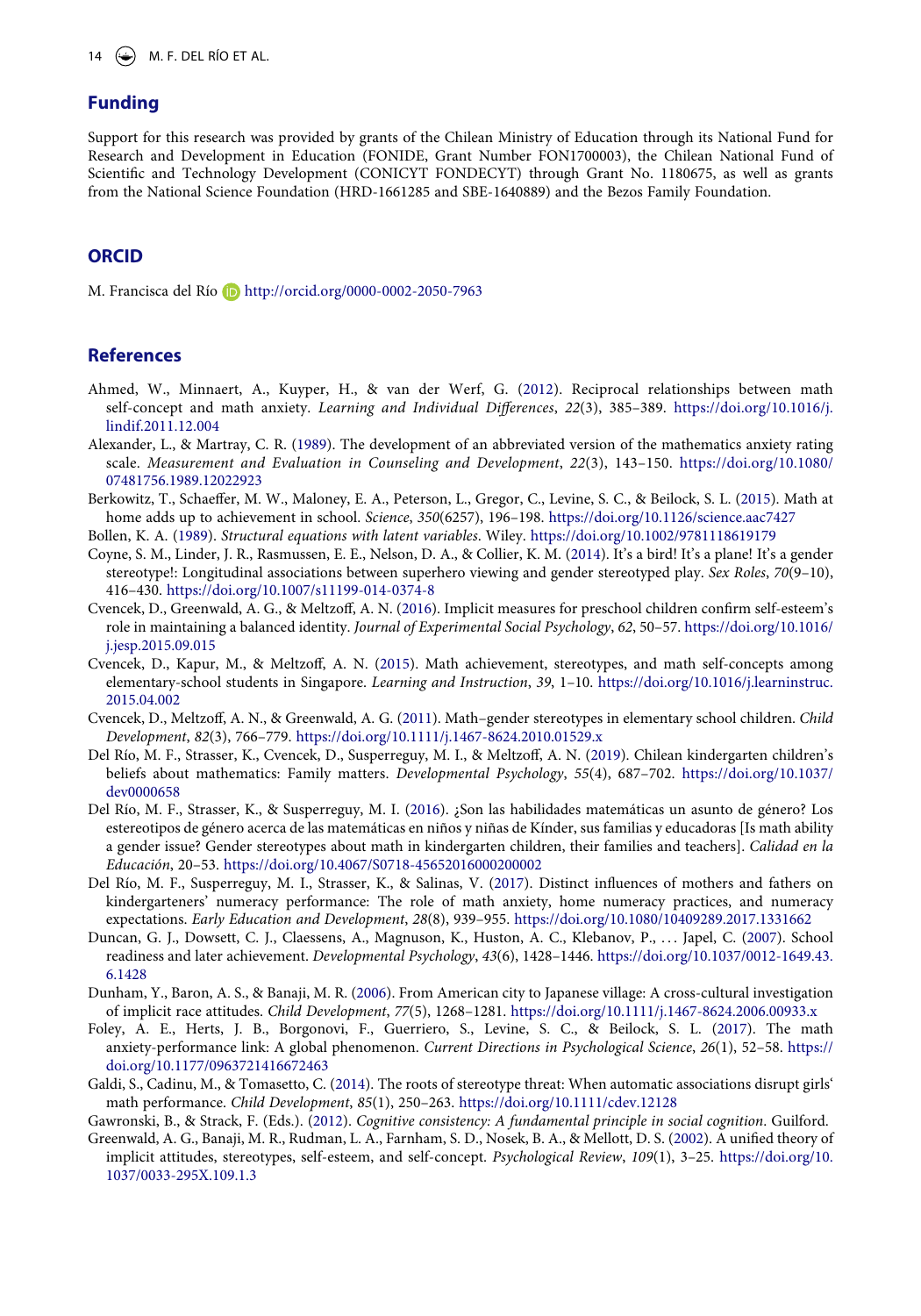- <span id="page-14-15"></span>Greenwald, A. G., Nosek, B. A., & Banaji, M. R. [\(2003\)](#page-5-2). Understanding and using the implicit association test: I. An improved scoring algorithm. *Journal of Personality and Social Psychology*, *85*(2), 197–216. [https://doi.org/10.1037/](https://doi.org/10.1037/0022-3514.85.2.197)  [0022-3514.85.2.197](https://doi.org/10.1037/0022-3514.85.2.197)
- <span id="page-14-8"></span>Gunderson, E. A., Ramirez, G., Levine, S. C., & Beilock, S. L. [\(2012\)](#page-1-5). The role of parents and teachers in the development of gender-related math attitudes. *Sex Roles*, *66*(3–4), 153–166. <https://doi.org/10.1007/s11199-011-9996-2>
- <span id="page-14-18"></span>Hu, L.-T., & Bentler, P. M. ([1999](#page-7-1)). Cutoff criteria for fit indexes in covariance structure analysis: Conventional criteria versus new alternatives. *Structural Equation Modeling*, *6*(1), 1–55. <https://doi.org/10.1080/10705519909540118>
- <span id="page-14-19"></span>Jackson, D. L., Gillaspy, J. A., Jr., & Purc-Stephenson, R. ([2009](#page-7-2)). Reporting practices in confirmatory factor analysis: An overview and some recommendations. *Psychological Methods*, *14*(1), 6–23. <https://doi.org/10.1037/a0014694>
- <span id="page-14-17"></span>Klem, L. ([2000](#page-7-3)). Structural equation modeling. In L. G. Grimm & P. R. Yarnold (Eds.), *Reading and understanding more multivariate statistics* (pp. 227–260). American Psychological Association.
- <span id="page-14-20"></span>Kurtz-Costes, B., Rowley, S. J., Harris-Britt, A., & Woods, T. A. ([2008](#page-10-0)). Gender stereotypes about mathematics and science and self-perceptions of ability in late childhood and early adolescence. *Merrill-Palmer Quarterly*, *54*(3), 386–409. <https://doi.org/10.1353/mpq.0.0001>
- <span id="page-14-2"></span>LeFevre, J., Polyzoi, E., Skwarchuk, S.-L., Fast, L., & Sowinski, C. [\(2010](#page-0-4)). Do home numeracy and literacy practices of Greek and Canadian parents predict the numeracy skills of kindergarten children? *International Journal of Early Years Education*, *18*(1), 55–70. <https://doi.org/10.1080/09669761003693926>
- <span id="page-14-7"></span>Lerkkanen, M.-K., Kiuru, N., Pakarinen, E., Poikkeus, A. M., Rasku-Puttonen, H., Siekkinen, M., & Nurmi, J.-E. [\(2016](#page-1-6)). Child-centered versus teacher-directed teaching practices: Associations with the development of academic skills in the first grade at school. *Early Childhood Research Quarterly*, *36*, 145–156. <https://doi.org/10.1016/j.ecresq.2015.12.023>
- <span id="page-14-1"></span>Liu, H., & Fernandez, F. ([2018\)](#page-0-5). *Examining the ways that numeracy skills and soft skills are related to occupational status: The case of U.S. workers*. PIAAC, US. [https://static1.squarespace.com/static/51bb74b8e4b0139570ddf020/t/](https://static1.squarespace.com/static/51bb74b8e4b0139570ddf020/t/5b50a5d21ae6cfa99e6e444c/1532011986927/Liu_Fndz_Soft_Skills_Report_2018_Final.pdf) [5b50a5d21ae6cfa99e6e444c/1532011986927/Liu\\_Fndz\\_Soft\\_Skills\\_Report\\_2018\\_Final.pdf](https://static1.squarespace.com/static/51bb74b8e4b0139570ddf020/t/5b50a5d21ae6cfa99e6e444c/1532011986927/Liu_Fndz_Soft_Skills_Report_2018_Final.pdf)
- <span id="page-14-0"></span>Lyons, I. M., Price, G. R., Vaessen, A., Blomert, L., & Ansari, D. [\(2014](#page-0-6)). Numerical predictors of arithmetic success in grades 1–6. *Developmental Science*, *17*(5), 714–726. <https://doi.org/10.1111/desc.12152>
- <span id="page-14-12"></span>Maloney, E. A., Ramirez, G., Gunderson, E. A., Levine, S. C., & Beilock, S. L. [\(2015](#page-2-5)). Intergenerational effects of parents' math anxiety on children's math achievement and anxiety. *Psychological Science*, *26*(9), 1480–1488. [https://doi.org/10.](https://doi.org/10.1177/0956797615592630) [1177/0956797615592630](https://doi.org/10.1177/0956797615592630)
- <span id="page-14-13"></span>Marsh, H. W., Trautwein, U., Lüdtke, O., Köller, O., & Baumert, J. ([2005](#page-3-1)). Academic self-concept, interest, grades, and standardized test scores: Reciprocal effects models of causal ordering. *Child Development*, *76*(2), 397–416. [https://doi.](https://doi.org/10.1111/j.1467-8624.2005.00853.x) [org/10.1111/j.1467-8624.2005.00853.x](https://doi.org/10.1111/j.1467-8624.2005.00853.x)
- <span id="page-14-6"></span>Master, A., & Meltzoff, A. N. [\(2020\)](#page-0-7). Cultural stereotypes and sense of belonging contribute to gender gaps in STEM. *International Journal of Gender, Science, and Technology*, *12*(1), 152–198. http://genderandset.open.ac.uk/index.php/ genderandset/article/view/674/1124
- <span id="page-14-9"></span>Meltzoff, A. N., & Cvencek, D. [\(2019](#page-1-1)). How stereotypes shape children's STEM identity and learning. In P. K. Kuhl, -S.- S. Lim, S. Guerriero, & D. van Damme (Eds.), *Developing minds in the digital age: Towards a science of learning for 21st century education* (pp. 37–47). OECD.
- <span id="page-14-11"></span>Ministry of Education Government of Chile. [\(2018](#page-2-6)). *Bases curriculares primero a sexto básico* [1st to 6th grade curricular bases]. Unidad de Currículum y Evaluación Ministerio de Educación.
- <span id="page-14-16"></span>Muñoz-Sandoval, A. F., Woodcock, R. W., McGrew, K. S., & Mather, N. ([2005](#page-5-3)). *Batería III Woodcock-Muñoz*  [Woodcock-Muñoz III battery]. Riverside Publishing.
- <span id="page-14-10"></span>National Governors Association Center for Best Practices & Council of Chief State School Officers. (n.d.). *Common Core State Standards for mathematics*. Author. Retrieved January 2, 2020, from <http://www.corestandards.org/Math/>
- <span id="page-14-4"></span>Organisation for Economic Co-operation and Development (OECD). ([2016](#page-0-8)). *PISA 2015 results (Volume I): Excellence and equity in education*. OECD. <https://doi.org/10.1787/9789264266490-en>
- <span id="page-14-3"></span>Organisation for Economic Co-operation and Development (OECD). ([2019](#page-0-9)). *PISA 2018 results (Volume II): Where all students can succeed*. OECD. <https://doi.org/10.1787/b5fd1b8f-en>
- <span id="page-14-23"></span>Paz-Albo Prieto, J., Cvencek, D., Herranz Llácer, C. V., Hervás Escobar, A., & Meltzoff, A. N. [\(2017\)](#page-12-0). Preschoolers' mathematical play and colour preferences: A new window into the development of gendered beliefs about math. *Early Child Development and Care*, *187*(8), 1273–1283. <https://doi.org/10.1080/03004430.2017.1295234>
- <span id="page-14-22"></span>Rudman, L. A. [\(2004\)](#page-11-1). Sources of implicit attitudes. *Current Directions in Psychological Science*, *13*(2), 79–82. [https://doi.](https://doi.org/10.1111/j.0963-7214.2004.00279.x) [org/10.1111/j.0963-7214.2004.00279.x](https://doi.org/10.1111/j.0963-7214.2004.00279.x)
- <span id="page-14-21"></span>Schmader, T., Johns, M., & Barquissau, M. ([2004](#page-11-2)). The costs of accepting gender differences: The role of stereotype endorsement in women's experience in the math domain. *Sex Roles*, *50*(11/12), 835–850. [https://doi.org/10.1023/B:](https://doi.org/10.1023/B:SERS.0000029101.74557.a0)  [SERS.0000029101.74557.a0](https://doi.org/10.1023/B:SERS.0000029101.74557.a0)
- <span id="page-14-14"></span>Schunk, D. H., & Pajares, F. ([2002\)](#page-3-2). The development of academic self-efficacy. In A. Wigfield & J. S. Eccles (Eds.), *Development of achievement motivation* (pp. 15–31). Academic Press. [https://doi.org/10.1016/B978-012750053-9/](https://doi.org/10.1016/B978-012750053-9/50003-6)  [50003-6](https://doi.org/10.1016/B978-012750053-9/50003-6)
- <span id="page-14-5"></span>Smeding, A. [\(2012](#page-0-10)). Women in science, technology, engineering, and mathematics (STEM): An investigation of their implicit gender stereotypes and stereotypes' connectedness to math performance. *Sex Roles*, *67*(11–12), 617–629. <https://doi.org/10.1007/s11199-012-0209-4>